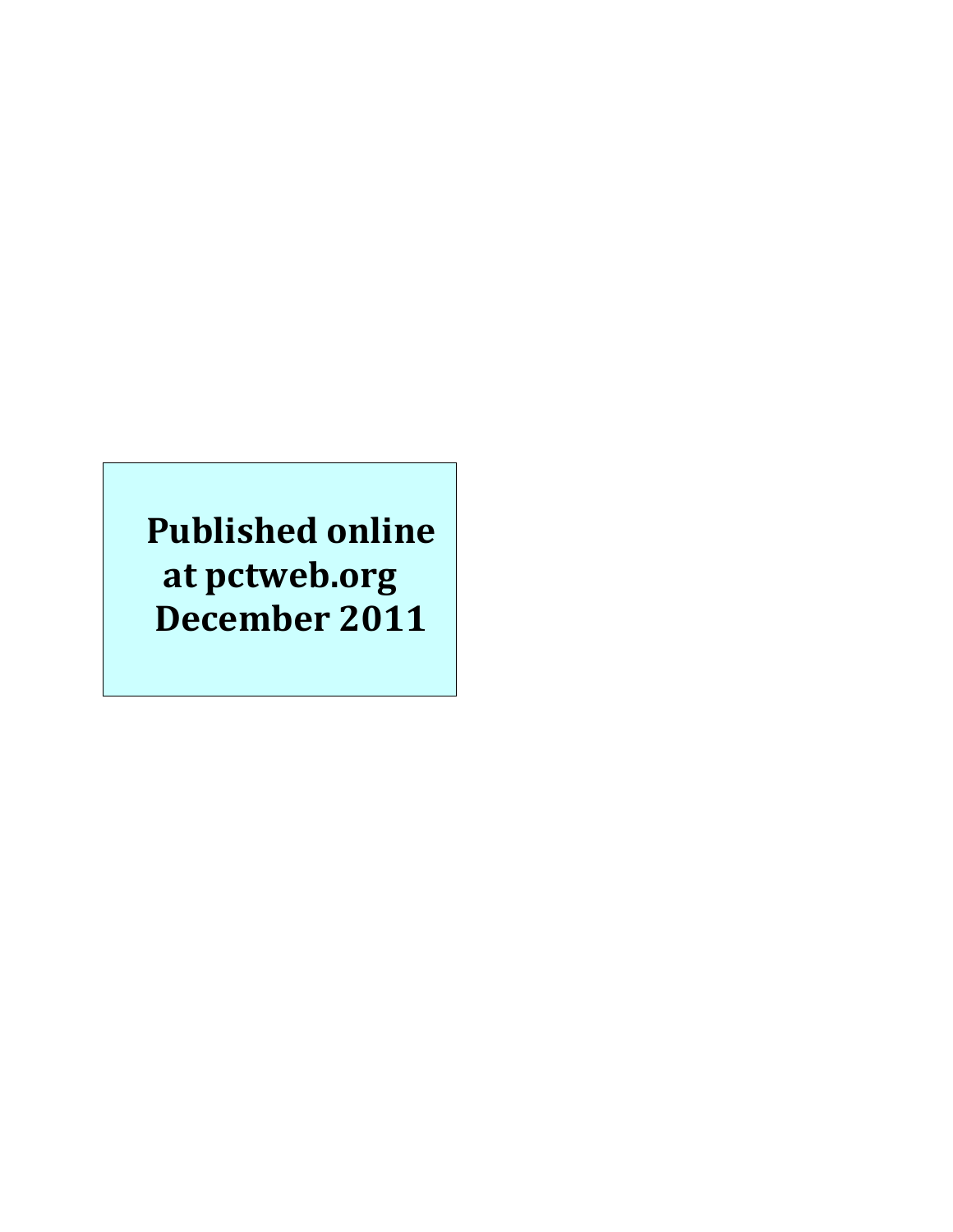# **Perceptual Control Theory (PCT) Applied to Personality, Psychotherapy, and Psychopathology**

David M. Goldstein<sup>1</sup> Private Practice, Moorestown NJ

**John White** Stockton College, Pomona NJ

# William T. Powers Lafayette, Colorado

This paper describes the application of Perceptual Control Theory (Powers, 2005) to several clinical areas--personality, psychotherapy, and psychopathology. The concept of negative feedback control, which is central to PCT, provides a way of unifying the understanding of biological, psychological, and social phenomena. These PCT applications have features of all the major clinical approaches, but this is done in a conceptually uniform way rather than an eclectic way. PCT will likely be of interest to people looking for a general theory of psychological functioning which can be used by the practicing clinician, academic researcher, and layperson.

*Key terms:* perceptual control theory, negative feedback control, personality, psychotherapy, psychopathology.

We discuss Powers (2005) Perceptual Control Theory (PCT) as a personality theory in terms of Maddi's (1996) classification scheme and then presents its application to psychotherapy and psychopathology. Mayer (2007) and McAdams and Pals (2006) have also focused on how personality theory can be a way of integrating knowledge about people. Frustration with satisfactorily accomplishing this goal has led to the development of micro-theories about a specific task or area of study, or an eclectic approach. PCT, which is based on the concept of a negative feedback control system, may be the conceptual framework that allows the integration of the biological, psychological, and social worlds (McClelland & Fararo,  $2006$ ). The purpose of this essay is to acquaint the reader with PCT and its clinical applications. By doing this, we hope that the reader will come to realize that PCT has wide applicability to all areas of human behavior from typical to atypical, and can even be useful in daily life.

PCT helps the observer to view behavior in a different way. According to PCT, the focus should be on experiences, with behavior functioning as the way experiences are controlled; control is the central idea and means that a person adjusts behavior when circumstances change in order to experience what the person wants to experience. New research and design methodologies will be necessary which takes into account the PCT idea that we are closed loop, negative feedback control systems (Marken, 2011). New ways of

Footnote 1: 801 Edgemoor Road, Cherry Hill, NJ 08034  $(856) 667 - 0166$  (phone and fax) davidgoldsteinphd@gmail.com

analyzing data will be needed which allows one to analyze data in a way that emphasizes what is happening on the individual, observational level rather than the population, aggregate level in order to test causal hypotheses (Grice, 2011),

The PCT approach is accepted among those of us who have studied it in detail, but it is clearly "a work in progress" that would benefit from having wider participation of researchers and practitioners. We will include reference to PCT compatible ideas to show the reader how one can sometimes utilize prior knowledge and skills within a PCT conceptual framework, or at least see its relevance. However, the reader is warned that ideas in PCT do offer some significant conceptual challenges to those views of people which are not based on negative feedback control as discussed in Vancouver (2005). These challenges to conventional ways of thinking do lengthen the learning curve for mastering PCT, but at the same time, provide excitement and promise of new ideas.

The term "negative feedback" (an engineering term) has a technical definition which differs from the way that most non-engineers probably use it. It simply means that the actions of a control system result in a reduction of the difference, or improvement in consistency, between the actual input (what goes into the system) and wanted input (the input that the system is organized to achieve). In a person, successful negative feedback would reduce distress or tension and result in wanted experiences. The engineering definition of "feedback" is something that a system (person) can give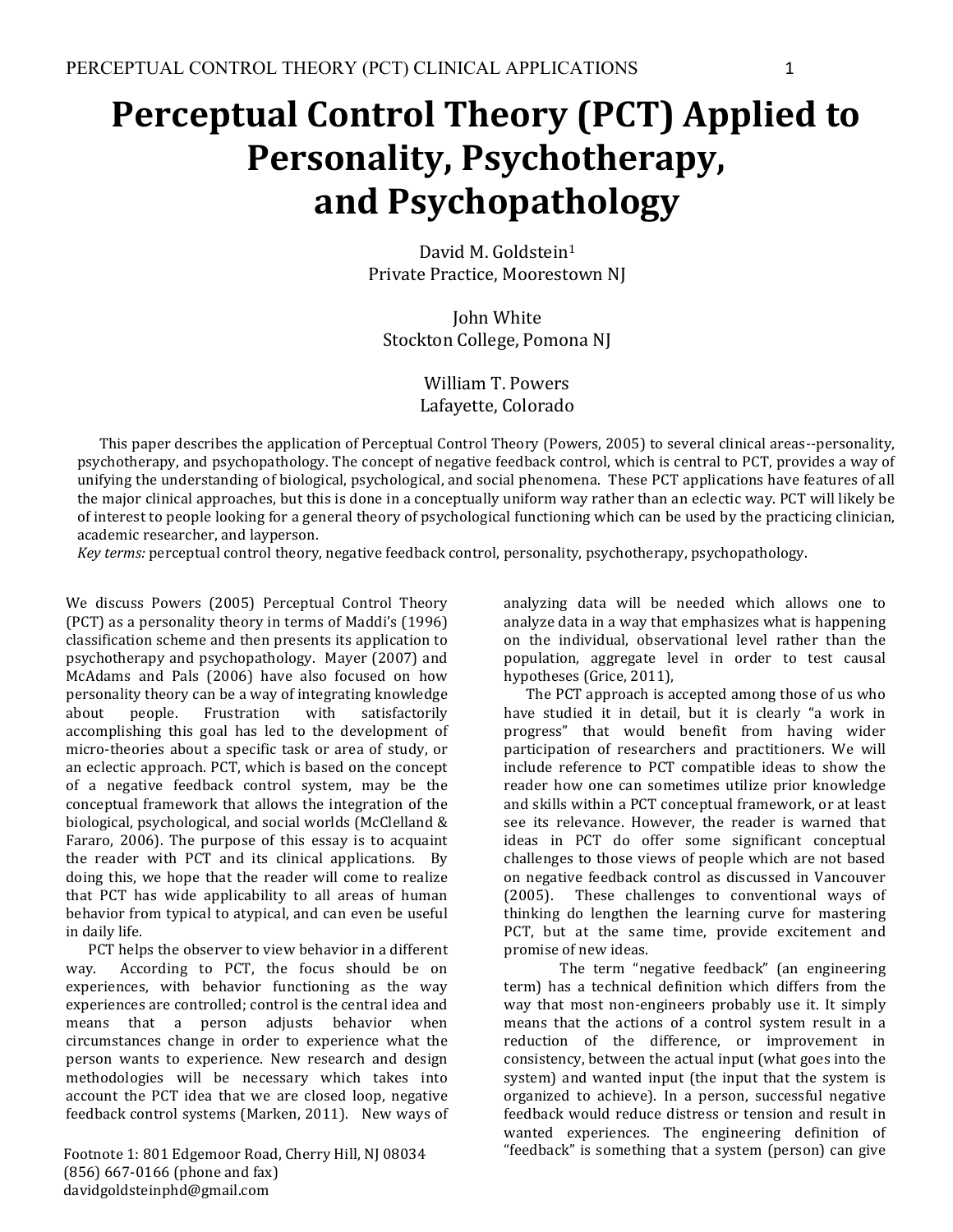to itself as a result of the effect of its action on the environment; it is not something one system (person) gives to another, for example by making a comment about another person's actions. If the action of the system makes the actual input/wanted input difference larger, this is called positive feedback, which usually results in experience instability. The concept of homeostasis has been thought of as potentially useful for understanding psychological functioning in the past. For a good overview of the concept of homeostasis including its history, the reader is referred to "Homeostasis" (1968) and Cofer & Appley (1964) in the references.

In essence, PCT generalizes the concept of homeostasis of biological control (regulatory) systems to the psychological domain of experiences. In PCT, a control system is the structural-functional unit of organization. Each control system has three parts—an input, comparator/memory and output component. The description of each part and how a control system works as a whole will be discussed in this paper. The closest structural-functional concept within conventional psychology is Piaget's concept of scheme (Piaget & Inhelder, 1969); a stimulus is assimilated to a scheme (input component) and the scheme accommodates (output component) in order to maintain a state of equilibration (comparator/memory component). The control of experiential variables and the control of body variables work on the same principle of negative feedback control which implies that the mind and body work the same way.

All higher organisms control their body states by **homeostatic mechanisms** to keep them close to states specified by genetic information (Riggs, 1976). Furthermore, these biological control systems have reference levels ("set-points") which are adjustable by what are apparently higher (superordinate) control systems. As an example of this, the reference level for body temperature is raised in a fever, and the new temperature is defended against factors that tend either to decrease or increase body temperature (Mrosovsky, 1990). There are also light and sound reflexes, negative feedback control systems that actively control the experienced intensity of light and sound energy (the negative feedback was once thought merely to protect the senses from damage). We are born with these types of regulatory mechanisms, most of which have adjustable set-points. When light and sound energy are significantly more or less intense than one would wish, one might experience an uncomfortable feeling/emotion or, with too much stimulation, even pain, though the perception itself is not a painful kind. The body is regulated by these inborn homeostatic mechanisms.

#### **PCT** as a Personality Theory

To show that this theory is not limited to motor behavior or physiological homeostasis, the first part of this essay will explore Perceptual Control Theory as a personality theory, making use of Salvatore Maddi's meta-theory for personality theories (Maddi, 1996). Maddi proposes that all personality theories can be described in terms of core, peripheral, developmental, and data statements. Core statements describe the basic properties of the inherited brain and body as they are before a person's adult personality is constructed through interactions with the environment. Peripheral statements describe the aspects of personality that change or develop during subsequent interactions. Data statements are the detailed ways that each person is unique and behaves in concrete situations - the result of the interactions after they occur. Developmental statements are focused on the processes of change between the core and peripheral description of a person. As will be seen, PCT as a personality theory contains all four kinds of statements.

Maddi (1996) subdivides the core category into conflict, fulfillment, and consistency subcategories. The conflict model is exemplified by Freud's theory (Maddi, 1996) in which a person is in conflict between wanting to please self (id) and wanting to please others (superego). The fulfillment model is illustrated by Rogers' "clientcentered" therapy (Maddi, 1996) in which a person is expected to develop and express inherent potentialities with the help of a non-directive therapist, and thus, the focus is on self-satisfaction. The consistency model indicates that a person wants to eliminate discrepancies among cognitive elements, or between customary and current activation levels, which produces an emotional state that provides the energy and direction for behavior. Examples of consistency models which Maddi (1996) discusses are those developed by George A. Kelly, Seymour Epstein, David C. McClelland, and Donald W. Fiske, & Salvatore R. Maddi.

PCT has features of the conflict, fulfillment, and consistency models but, we will argue, comes closest to a consistency theory. An advantage of the PCT Theory over the other consistency theories is that it makes explicit recognition and use of the engineering concept of negative feedback control systems as described in Powers (Powers et al.1960; Powers, 2008). The other consistency theories are described in a way that can be seen as implying a negative feedback control system type of organization, but they do not describe the implications of it for psychotherapy and psychopathology as we hope to in this paper. Most importantly, PCT emphasizes the importance of experiences (inputs) and the control (regulation) of experiences by behavior (outputs). The concept that we are negative feedback control systems implies that control of inputs, not outputs is how we are organized.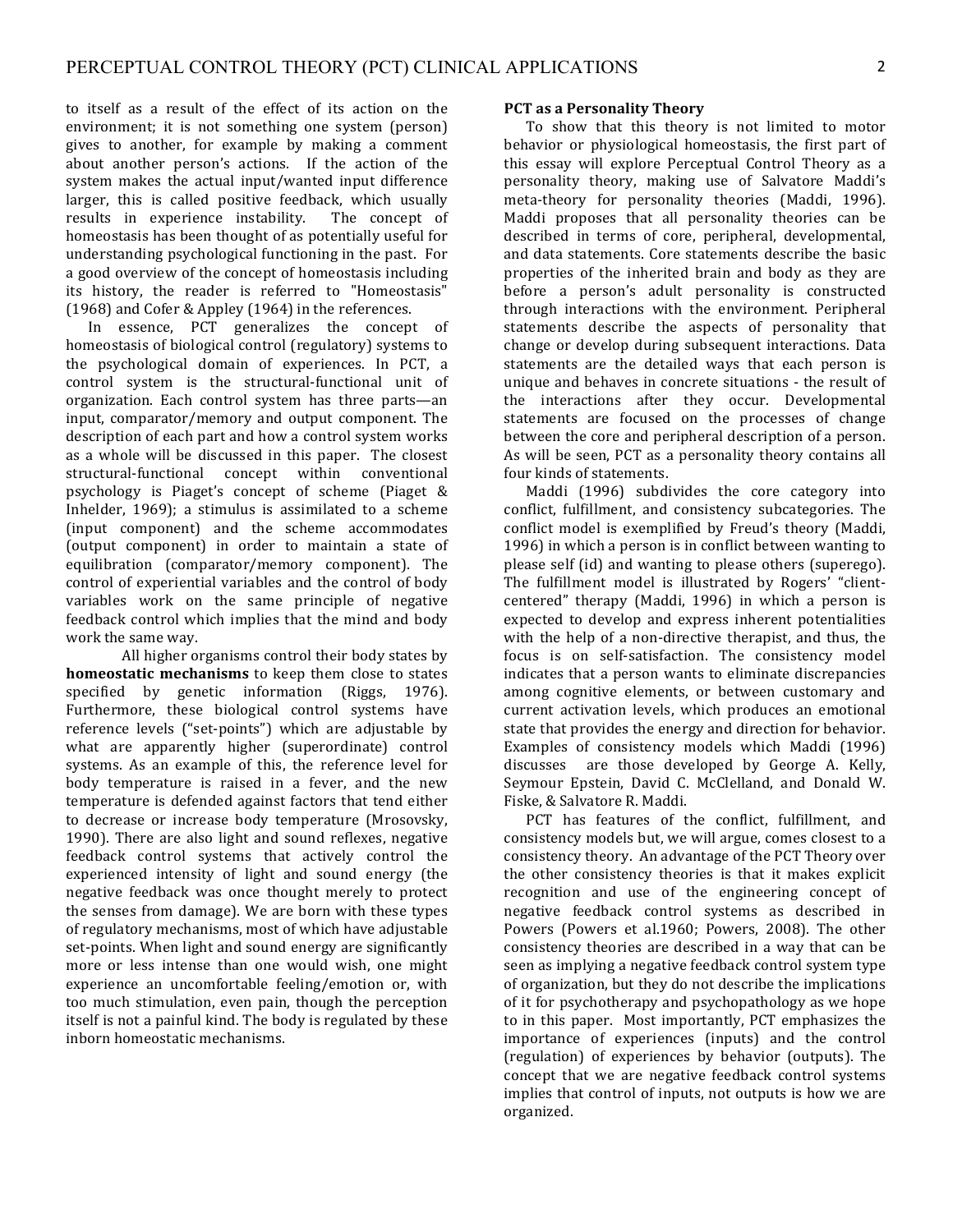#### **Core Statements**

Maddi (1996) defines Core Statements as: The specific, unlearned characteristics all people bring into life that express the overall purpose of human **living.** PCT personality theory describes core characteristics in considerable detail. For example, in PCT theory, a core statement is:

All people are the same in that they try to control their perceptions as much as possible while at the same *time avoiding conflicts (self-contradiction)*. 

The above statement is a consistency principle and refers to all the levels of "perception," from the most concrete to the most abstract. The word "perception" in PCT is defined differently than the way it is usually defined, namely, "The selection, organization, and interpretation of sensory input" (Weiten, 2007, p. 107). Powers (2005, p. 299) defines perception as: "A neural signal that is a continuous analog of some aspect of the environment". By defining perception in terms of nervous system activity, PCT allows the definition of the concepts of sensation, perception, cognition, and metacognition as a perceptual signal.

In PCT, the generalization is made that "It is all perception." For example, a feeling/emotion is a perception. An image is a perception. An idea or thought is a perception. Bodily sensations are perceptions. PCT specifies how these different topics are conceptually

connected, whereas conventional approaches do not. The way that the negative feedback control concept can serve to integrate different topics in Psychology is suggested and is discussed in this article. Figure 2 can be used to organize an Introduction to Psychology course in a novel, integrated way.

As explained above, in PCT, the term "control" means to act on the environment (behave) as required to obtain and keep a wanted experience; it does not mean to try to manipulate, **influence or persuade another person.** Consider the following elementary example. Imagine that you are talking to another person. The distance between you and the other person can vary from very close to very far. Many studies (for example, Hayduk, 1981) have shown that there is usually a preferred value of the distance perception, called the reference, or

preferred distance. If the other person moves too close, you will step backward. If the other person moves too far

away, you will move forward. You are controlling the distance between yourself and the other person so as to maintain a specific distance. The distance between persons is the way that some experience is being controlled; why a person wants to control this experience would have to be investigated through further research.

We try to control inner experiences (hidden to outside observers) by varying actions (which are visible to outside observers) to achieve and maintain the inner experience. Experiences are center stage in PCT with behavior functioning as the variable means of achieving them. For example, an abused wife may leave (the behavior) her husband in order to achieve the feeling of safety, or simply to reduce experiences of physical pain and psychological humiliation (the experience being controlled). PCT offers a new perspective about behavior: its importance to other people in a social setting is mainly how it affects the environment, but its importance to the behaving person is mostly its effects on that person's experiences. When a person's behavior *is* observed, PCT teaches the observer to ask the *question: what variable of experience is the person*  attempting to control within the current state of the *environment, by means of that behavior?* Behavior is not just a result, but a cause of experience modification of the behaving person. The function of the behavior for the person is necessary to fully understand the behavior.



Figure 2: Topics in Psychology Connected

One premise of PCT is that human organisms are composed of control systems (one control system per controlled experiential variable) that are organized into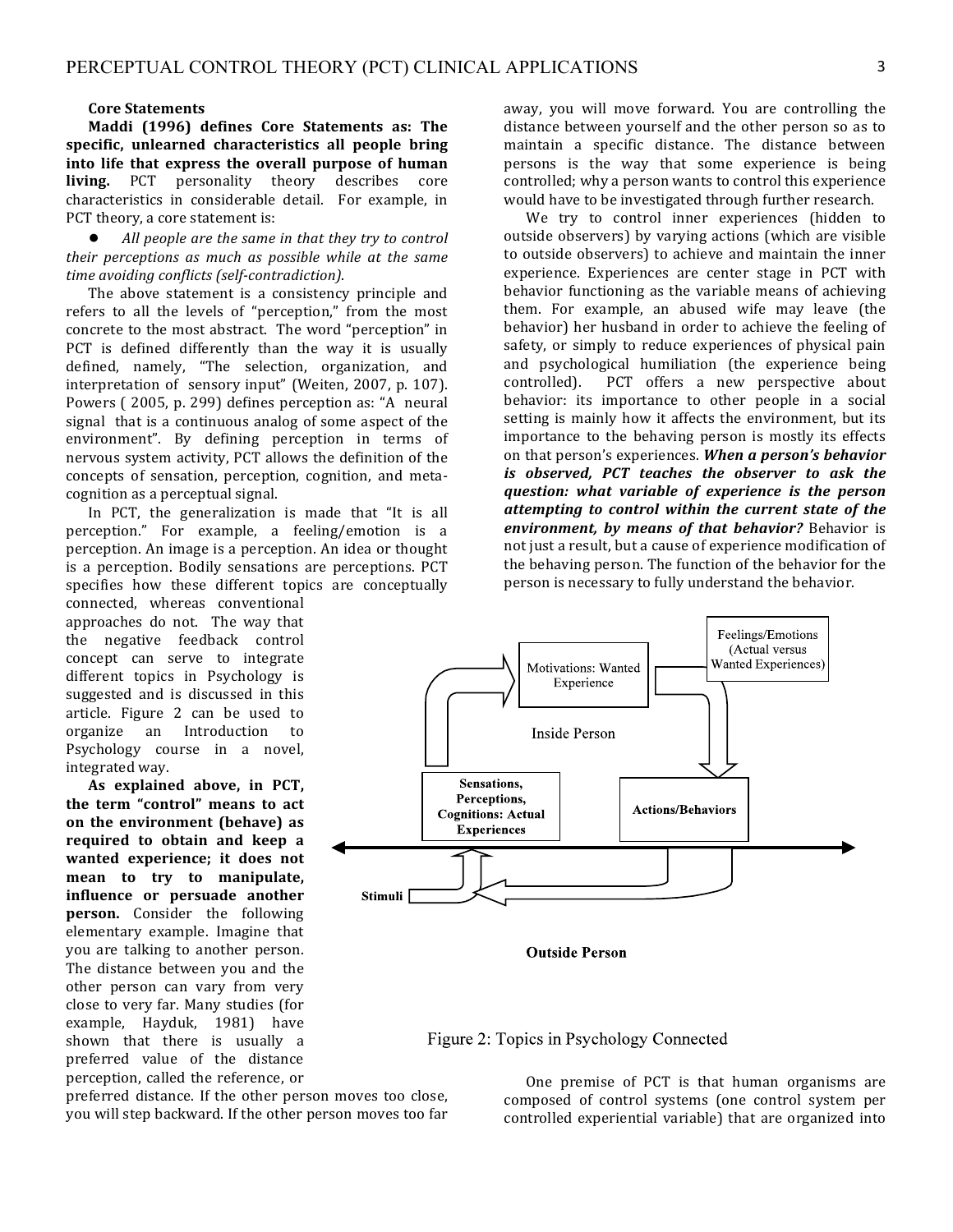levels with a hierarchical relationship between levels. In Figure 2, sensory input is changed sequentially through different levels of information processing. Consider this quote from Powers et al.  $(2011, p. 6)$  which names the eleven levels:

The main levels currently proposed are named *intensity (magnitude of stimulation of sensory receptor; energy flow)*, *sensation* (quality of intensity; vector), *configuration (an object, pattern, arrangement, or invariant of the present moment), transition (time and space changes; partial derivatives), event (a familiar space-time package of perceptions that follow one particular pattern)*, *relationship* (*a regularity in the simultaneous space-time* behavior of two or more independent lower-order *elements)*, *category* (a perception that arises when any one *of the some set of lower-level perceptions is present)*, *sequence* (a list of perceptions that occur in a fixed order), program (a network of choice-points characterized by tests at the nodes), principle (generalizations drawn from *many different examples of lower-order perceptions; facts*, *heuristics, laws, beliefs)* and *system concept* (organized *entities; models; beings)*. 

There may be subdivisions within these categories. *Despite having been formulated and revised and worked over for more than 50 years, they are still tentative and* subject to more revisions (especially the so-far-highest *level).* But under the present definitions (Powers, 1998) *the basic concept is illustrated and the definitions have proven useful (e.g.* Van de Rijt & Plooij (2010)). We have some *idea of how the correct structure, when ultimately found through research, will encompass all levels of human organization from the spinal level to whatever the top level proves to be (assuming we can recognize and characterize it, which is not at all guaranteed*)

*Consider this example of the levels by Powers which illustrates the eleven levels:* 

As an example, consider a nurse in a maternity ward. *The nurse experiences something: an intensity. Each intensity* is one among a collection of pitches, tones and timbres: auditory **sensations**. The pattern made of pitches, tones, and timbres occurring together is an auditory *configuration: crying: It is getting louder: a transition. It is coming in intermittent bursts: events. The sound is coming from this baby, not the other one: a relationship. The nurse* silently names what the baby is doing: 'crying', the name of *a* category. The baby was fed just before it started crying: a *sequence of two categories. It may need burping: a logical conclusion from a simple program of reasoning. Crying babies* should not be neglected: a principle; the nurse is *being* a comforter and nurturer: a system concept. The *nurse picks up the baby, patting and comforting it, without trying to analyse the whole experience or even noticing that it is composed of a pyramid of perceptions. (This example did not make it into Powers et al, 2011).* 

A control system is the basic functional-structural unit in PCT. There are many control systems at each level of perception. Each control system controls a single perceptual variable, whether accessible to consciousness or not. The eleven levels of experience form a more detailed spectrum covering the range between what is conventionally described as concrete to abstract.

A perception is defined as afferent nervous system activity which starts with physical energy impinging on sensory receptors; the receptors generate a "signal" measured in impulses per second, a measure of how much of the stimulus is present (Powers, 2005). This way of defining a perception allows all the different perceptions to be put in the common language of nervous system activity. A perception at any level is built from perceptions at lower levels and therefore, takes more time to form than any of the component perceptions; the exception to this is the lowest level which is based on the energy acting on the sensory receptor. A perception at a higher level is controlled by means of changing the reference signals at lower levels that set the momentary goals for all the control systems that are immediately subordinate to the higher control system. Figure 1 overleaf depicts the diagram for one single control system, showing how it works according to Powers (2008). The whole system is built from units like this one, many units at each of many levels. In the example of the nurse in a nursery, all the different levels are illustrated.

The concept of levels in PCT was derived from a social interaction between author WTP and a colleague in which after each statement made by one person, the other person basically asked "why," - meaning what experience is accomplished by being/behaving in a way consistent with the statement; this was done in a nondirective way which in MOL psychotherapy is described as noticing the background topic for a given foreground topic. For example, if the statement was I play tennis, the answer to the why question could be: because it is fun, or because it is healthy for me. If the other person asked a "how" question of the tennis player, that would mean that the person was supposed to give an example of the means by which the person accomplishes the statement. The answer to a "how" question to the statement "I play tennis" could be: by hitting forehands, backhands, volleys, and serves.

Powers has clarified the meaning of levels as follows. Perception  $A$  is at a higher level than perception  $B$  if  $A$  is the experience that is the goal when a person controls for perception B; and perception A is made from components that include perception B. The perception of a written word, say "dog" is a higher level perception compared to the perception of the letters "d,", "o," and "g." The letters are components of the word. Without all the letters, in the specific sequence, we would not have the written word dog, but another word, for example god. The difference between the word dog and god,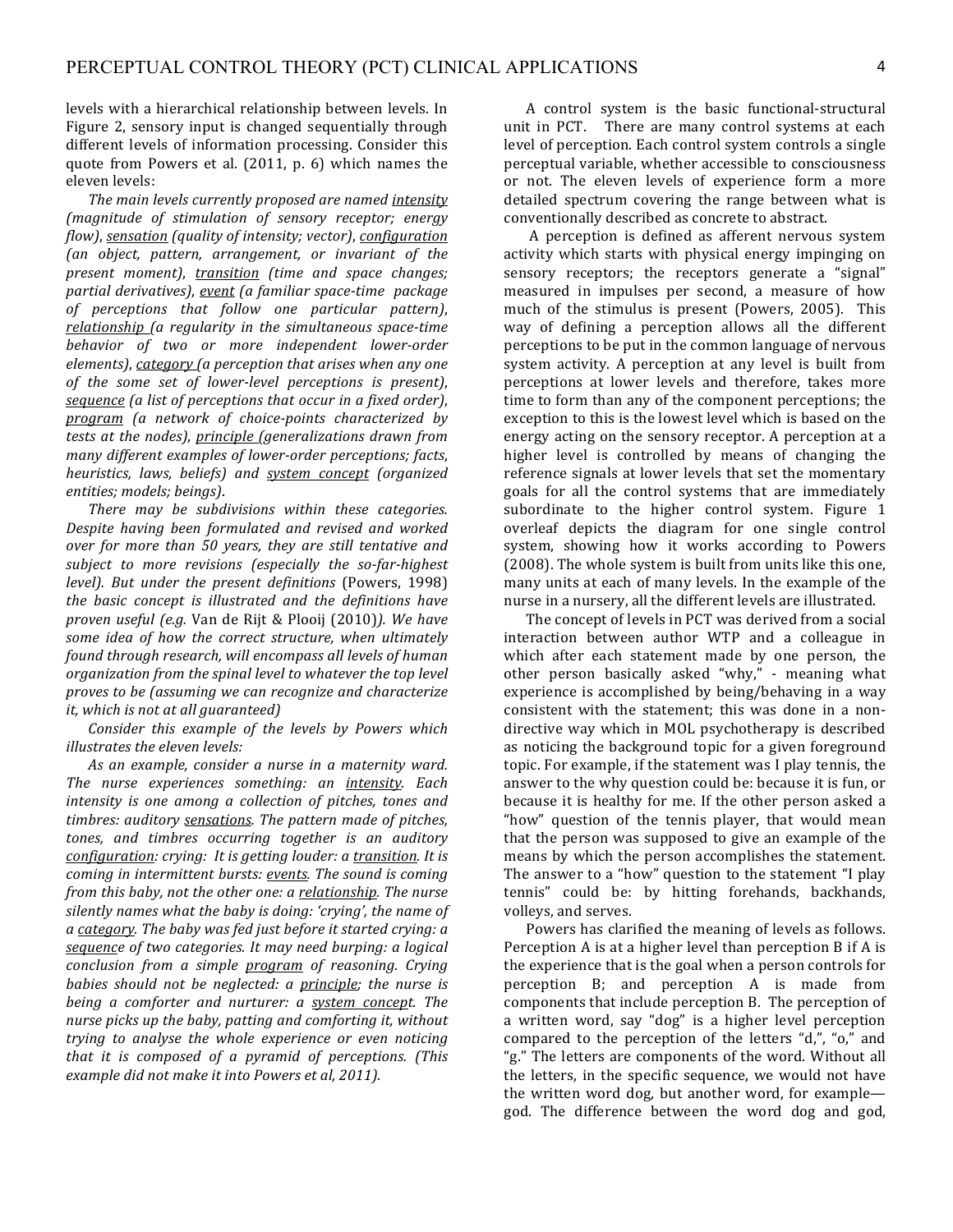which have the same letters, points to a higher level perception, namely sequence. The sequence level is at a



higher level than the configuration level. Within Personal Construct Therapy, there is a procedure called laddering that is very similar to the above process for "why" questions (Butler, 2006)

The next five paragraphs attempt to give the reader a more precise understanding of how a control system works; the reader can also download the free computer simulations in Powers (2008) to experience a control system in action by going to the following url: www.livingcontrolsystems.com/lcs3.html. The basic PCT terms are shown and defined in Figure 1. (The reader who prefers words to mathematics is free to skip the next five paragraphs.)

In Figure 1, **p** stands for a **perceptual signal**. It can vary from zero (the person is experiencing zero amount of the perception) to the maximum value that can be perceived. For many perceptual signals (but not all, since some perceptions are not controlled as determined by the person), there is a preferred value within the range of

> possible values called the **reference level** of p; this is the amount of the perception that the person wants to obtain and maintain; as will be shortly seen, this is determined by another signal called **the reference signal r.** That signal sets the amount of perception that the person might control by various means such as **approaching** or **avoiding** its cause. The **importance** to a person for controlling a perception p is measured by **the gain G** of the control system (determined primarily by **Ko** in Figure 1). **Ko** stands for the output gain of the system, which represents how much effort will be generated to correct a given deviation of the perception from its reference level.

> As is shown in Powers et al.,  $(2011)$ , the basic equation for this structural-functional unit is:

## $p = [G/(1+G)]r + (K_iK_dD)/(1+G)$

This equation makes it clear that a perception is the result of the person and the environment; perception and action are not independent concepts as they are usually thought of: the person and the environment interact from the lowest level of perception. The first term on the right in this equation consists of the organism's contribution to a perception **p** and says that this is based on **the reference signal r** (coming from the

perceptual level immediately super-ordinate, which selects the preferred value of the perception) and **G**, the "loop gain" of the control system that measures how much effect a change in one variable affects that same variable after one trip around the loop; the loop gain G is equal to  $[K_0K_fK_i]$ (-1). The output gain in particular, **Ko**, determines the importance to a person of controlling the perception. 

If **G** is 100 and there is no disturbance **D** acting (that is,  $D = 0$ , the second term becomes zero and the first terms says that  $p = (100/101)$  **r**. The perception **p** is almost equal to the reference signal **r**. A control system is designed to keep a perception matching a reference perception, even a changing one. Common examples are the cruise control system in cars, the temperature control system in a house and the float-valve water level regulator in a toilet.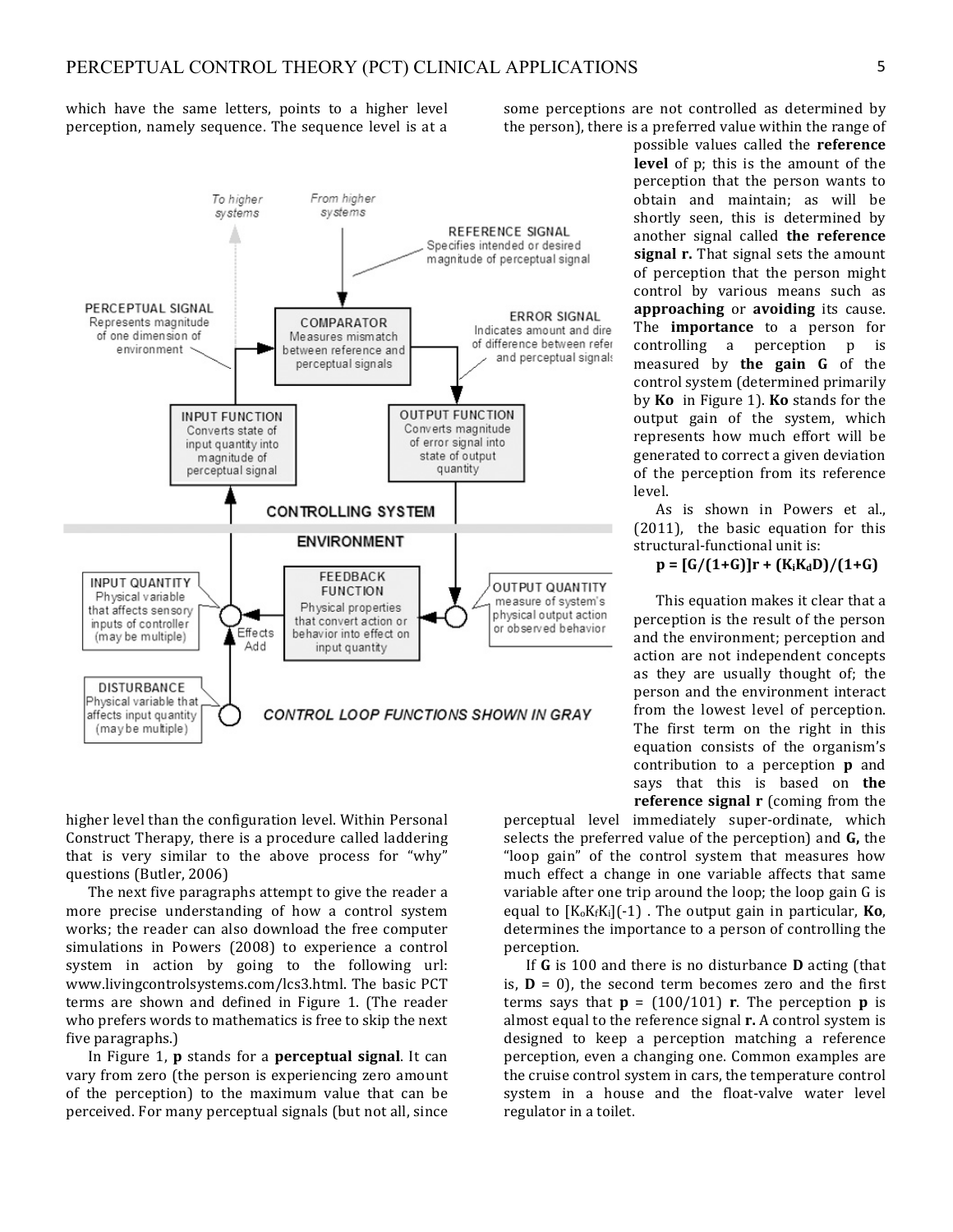The second term in this equation consists of the environment's contribution to a perception **p.** When there is no feedback, the loop gain **G** is zero. The output action does not affect the perception, and the amount of the perception is determined entirely by the disturbance **D**, the environmental factor  $K_d$  (which determines how much effect the disturbance has on the input to the sensors) and the sensory input sensitivity  $K_i$  (*which* determines how much perception arises from a given amount of input stimulation). When feedback does exist, the output varies so as to prevent the disturbance from affecting the input to the system by more than a very small amount.

In PCT, this is called "the behavioral illusion" because to an outside observer who does not know what experiences are being controlled, **D** appears simply to be a stimulus acting on a person's senses, acting through the nervous system to cause motor responses (change in output, Qo in Fig. 1). Psychology seems to assume this model and studies organisms as if they were open-loop systems (no feedback) (Marken, 2011) or tries to arrange experimental conditions to minimize feedback effects or keep them constant across experimental conditions. By taking into account feedback effects, as Marken (2011) shows, one can improve prediction accuracy in a tracking task. (A task in which a person sees a target stimulus move and makes a different stimulus move the same way). More generally, new methods of looking at psychological research design and data analysis are needed (for example, Grice, J.W., 2011; Runkel,  $1990/2007$ ) to create and evaluate models of people's internal experiences.

In PCT, the change in output is the means by which the organism prevents the stimulus from affecting the perception being disturbed, or alters the sensed result of the stimulus as it is occurring to keep it matching what is desired. The person is in charge, not the environment. To use a metaphor from work with animals, the Skinner box (environment) (Skinner, 1974) does not care whether the rat (person) presses the lever, but the hungry rat does what it has to do in order to reduce its hunger (induced by the disturbance or "establishing operation" called deprivation). The rat is controlling its experience of hunger by means of pressing the lever. In most cases, both the environment's contribution to a perception **p**, which is called the disturbance effect, and the **organism's impact**, which is called the feedback effect, are easy to see.

Rotter (1966) has carried out extensive work on the individual difference variable called "locus of control." He explains that some people believe that the locus of control is inside them and place the greatest emphasis on internal factors, developing a mindset that they are more responsible for their behaviors than are other people or external factors. Other people believe the locus of control is external and attribute their behaviors to external factors. They have developed a mindset that their behavior is more controlled by others and the environment. PCT tells us that both factors are always operating: external factors determine what behavior a person must perform to control a perception in any specific way, but it is the organism, not the environment, that determines what specific state of the perception is wanted and, if possible, adjusts the behavior in the way external factors make necessary to control it -- to bring the perception to a match with the current setting of the reference signal. Belief in control has no effect on the facts of control, but as articulated by Reeve (2009), beliefs about locus of control can affect whether a person tries to control (as one would typically do if she/he believed the behavior to be under her or his own jurisdiction) or judges that the attempt is futile (as would be more likely if a person believed a behavior to be outside of his or her jurisdiction). The locus of control belief seems to operate at the principle level of perception in the hierarchy. Principle level perceptions are generalizations that a person has acquired. For example "Treat others the way that you want to be treated" is a principle level perception.

The above equation applies to all levels of perception and has implications for understanding the locus of control variable. People with an internal locus of control could be overestimating the feedback effect. This means that maybe the locus of control perception overestimates how much a person is in control in a given area of life, underestimating the strength of external disturbances or overestimating the person's own ability to act as required. People with an external locus of control could be overestimating the disturbance effect. The person may incorrectly accept the idea that the environment will probably win and will determine a person's experiences.

Given the above possibilities, in therapy, it may sometimes seem like a good idea to have the client specifically state what s/he will monitor to know that control is improving; in cases of severe psychotic problems, which are discussed below, this may prove difficult because the person may be experiencing delusions or hallucinations. Nevertheless, asking for this self-evaluation could provide information about the person's ability to conform to the commonly accepted reality of others who know the person. In PCT, a person is trying to control his/her perceptions, even if other people perceive things differently.

A person is controlling a perception well when the feedback effect remains equal and opposite to the disturbance effect even as the disturbance changes; the perception **p** will then approximate the reference perception **r** and remain nearly unchanged in spite of changing circumstances. For, example, a person may try to maintain a marriage "for the children" even if the perception of the spouse changes significantly. In summary, when a person is controlling a perceptual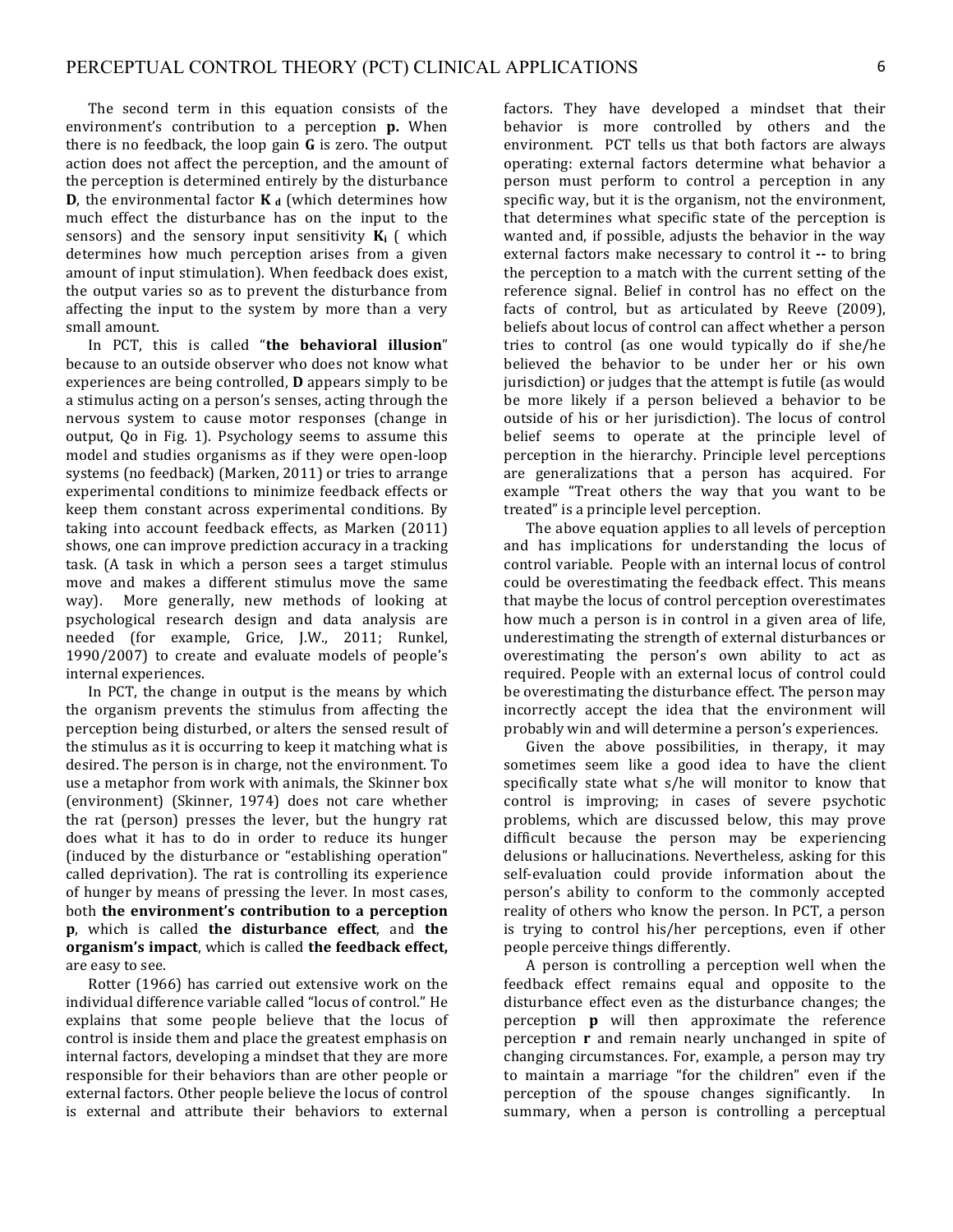variable well, the perceptual signal equals the reference signal. This means that we are controlling a **perception, not an action.** And the feedback effect plus the disturbance effect on the input quantity approaches zero. This means that the perception is being held more or less constant despite disturbances from situational factors. In other words, the person in fact perceives what s/he wants to perceive, as when a person wants to feel pleasure and, in fact, is actually feeling pleasure.

If a person is not controlling a perceptual variable well compared to the wanted perception, it could be due to problems anywhere around the control loop. There could be problems in the input, comparator/memory, or output function parts of the control system. The disturbance could be beyond the ability of the control system to resist. The gain factor could be close to zero, which means that the perception is not important to a person. Finally, the person may lack the skill needed for control. MOL psychotherapy emphasizes the comparator/memory source of problems in the form of internal conflicts.

#### **PCT View of Traditional Concepts in Psychology**

The following discussion talks about some traditional concepts in Psychology in view of the just explained core statements of PCT. We have already seen that the concept of perception in PCT is defined differently and encompasses the terms sensation, perception, cognition and meta-cognition. The following topics will be briefly discussed: stimuli and responses, emotions and feelings, motives, internal conflicts, learning, awareness, resistance to change. While these terms are not a part of PCT per se, the purpose of this section is to show how PCT addresses the content referred to by the terms. The reader is referred to Figure 2.

**Stimuli and responses** can be most clearly defined for the lowest level of perception, the intensity level. A stimulus corresponds to the input quantity in Figure 1 while a response relates to the output quantity.

**Emotions and feelings** in the PCT view flow from the control of experiences. The kind of emotion is defined mainly in terms of the value of the goal, whether one wants to obtain more of (positive emotions) or less of (negative emotions) the experience. It is the goal that gives the cognitive meaning to an emotion. The emotion and feeling could be a momentary one or a lasting one as in a **mood**. Some goals are inborn, for example, liking the taste of sweet substances, while most goals are acquired through a learning process.

**Negative emotions** (for example, anger, fear, sadness, disgust) involve sensations that are a person's perception of his/her state of physiological arousal (stress), as well as perceptual goals and the resulting effort to control a perception that the person wants to experience less of, or avoid. The error signal (the difference between the perceptual signal **p** and the

reference signal  $\bf{r}$ ) results in the body feeling distressed because the error signal specifies strong action and corresponding physiological preparation for action (felt as having a strong feeling/emotion, etc.). The error signal decreases when the negatively valued experience is avoided. The amount of effort and the changes in the experienced physiological state backing up that effort show how important the perception is to the person (the gain of the control system). Thus, a negative emotional experience can be the result of any control process that does not lead to satisfactory control, especially when the action does not take place and the error **persists.** 

**Positive emotions** (for example, joy, acceptance, anticipation, surprise) involve the control of perceptions which a person wants to experience more of, or approach. The error signal in this case decreases when a person is experiencing the positively valued experience.

A person may or may not be aware of the emotional experience, but can at least usually articulate what action they wanted to carry out, for example, run, hit, cry, laugh. There is no specific list of emotions/feelings proposed in PCT. Errors in any control system could potentially result in an emotional experience. Given what others have said about emotions/feelings, it is likely that they involve lower level learned perceptions or unlearned biological control systems.

PCT compatible ideas about emotion can be found in Plutchik, (2003). For example, Plutchik's ideas about fear can be stated in PCT terms as: fear is the emotion experienced with the perception of "danger" from some "threat" (disturbance), the reference perception of "zero amount of danger (avoid perceiving danger)," and the action of "escape" or increasing the distance from the disturbing stimulus. A person who experiences fear often and in many situations may be described by others as showing the individual difference variable or trait of being "timid." The person may "defend" or unconsciously reduce the intensity of fear by "repression" (which does not alter the neural signals of fear) by redirecting awareness away from the control system involved in the perception of danger (which does alter the conscious experience of fear); or consciously reduce the intensity of fear by the coping style of "avoidance," which imagines the disturbing stimulus before it happens and prevents it from occurring. If the experience of fear becomes part of the person's self-image, the personality diagnosis disorder of "dependent or avoidant" may be applied by others to describe the person. In summary, feelings/emotions are perceptions, not the cause of behavior, and are understood in PCT to be the result of control processes within a person.

**Motives** are related to goals, preferred values of experiential variables. This means that a motive is the reference signal specifying a particular experience to be attained. There are no specific motives proposed in PCT.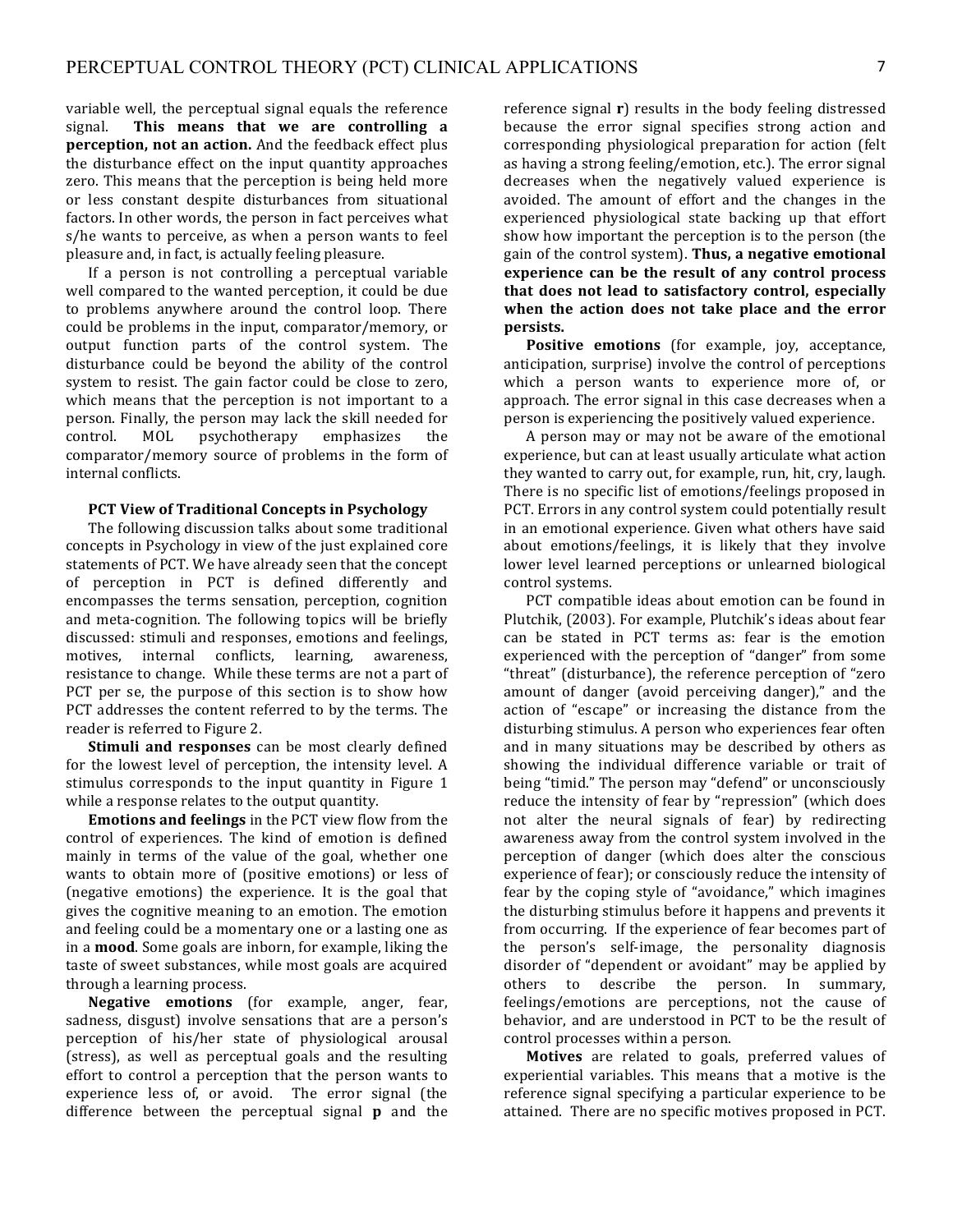Any perceptual variable which is important to a person can become a motive, because any perceptual variable can have a preferred value and the gain factor for controlling the variable can be high, making it important to a person. However, given the motives proposed by others (for example, McClelland, 1985; Rotter, 1964), it is likely that they will involve principle and system levels of perception variables. A person may or may not be aware of the reference perception. It is likely that the Method of Levels described below, or a similar approach for gaining insight (Castonguay & Hill, 2007) will be needed to help a person become aware of a motive.

The idea of hierarchy in PCT is somewhat similar to Maslow's (1943) ideas of motivation involving physiological, safety, love, esteem and self-actualization basic needs. However, the ordering proposed by Maslow can be thought of as determined by the loop gain (importance) of the control systems rather than different levels of perceptual abilities. Reeve (2009) summarizes research which casts doubt on the five levels proposed by Maslow, but supports two levels involving deficiency and growth needs. On a more micro-grain analysis, Sachse (1990) has done research on the importance of the level of the therapist statements in relation to the client's statements; a therapist can encourage a client to move the focus of awareness up or down in the hierarchy.

Plutchik's (2000) ideas on four "existential issues" relates to the topics of motivation and emotions and to PCT. The four issues he discusses are hierarchy (where one fits in the vertical dimension of social life), territoriality (what parts of the environment and of the body belong to the core of the self), identity (the issue of who we are) and temporality (the universality of death and with the need to cope with the anxieties connected with it). Associated with each existential issue are basic emotions, and a behavioral process. While each of the four issues can be related to PCT, the issue of territoriality seems to have a special connection. The issue of territoriality is associated with the emotions of surprise and anticipation according to Plutchik (2000); the action associated with surprise is "close boundary" or "desire less" (freeze) while the action associated with anticipation is "open boundary" or "desire more" (explore.). When a person does not feel in control of one's experiences because one is facing a novel situation, one may feel surprised; when one's experiences are being controlled adequately in a familiar circumstance, one feels anticipation. The motivation underlying this issue may be the desire to know and explore one's environment and one's self. George Kelly (Feist & Feist, 2009), whose theory of personality also falls in the category of consistency, says that people can be understood as functioning in the role of a scientist who is trying to understand her/his world.

Because there are many control systems at each of the numerous levels, **internal conflict** is possible and likely. A conflict occurs when a control system receives two reference signals from the next higher level, which call for different values of an experiential variable (for example, "sit down" versus "stand up"). Conflict in a control system destroys good control for perceptions super-ordinate to the control system as will be explained later in the paper.

Conflict in PCT is typically modeled as intrapersonal, not interpersonal. However, a conflict between two people will often require each person to address and resolve an internal conflict before the interpersonal conflict can be resolved. This has implications for marital and family therapy situations to which PCT is only starting to be applied. Unlike other system approaches, PCT takes the view of the individual person within the context of the family or marriage; from a PCT perspective, family or marital change can only take place if one or more of the individuals reorganize or change.

**Reorganization,** a technical term in PCT, is a proposed particular means by which changes happen when existing acquired control systems do not correct the errors that are producing experienced distress. Reorganization is proposed as the way that new perceptual levels and new control systems are acquired; it is the learning concept in PCT. The reorganization system can bring about biochemical, physiological and anatomical changes in the person's biological and acquired control systems. It is hypothesized to be responsible for all developmental changes. As a fundamental capacity of an organism it may even play a role in evolution as a kind of internalized natural selection.

Awareness is hypothesized to play a significant role in reorganization. Awareness is drawn to the experiences whose control systems have error signals in them. The parameters of the control systems are modified, as if reorganization follows awareness. Clinical experience with temperature biofeedback by author DMG shows that if one focuses awareness on a patch of skin and keeps it there, the skin temperature will increase, indicating a local vasodilation of blood vessels in the skin. The effects of awareness occur at physiological as well as psychological levels of function. Research of learning during sleep indicates that unconscious learning is very limited to simple things and happens only when a person is in a near awake state (Simons  $&$  Emmons, 1956). However, there are informal reports of people solving complicated problems during sleep which suggests that reorganization can take place without awareness. The relationship between awareness and learning in the reorganization sense needs more research. The important role of awareness in the theory of reorganization is that it functions to select which control systems need 'fixing' so that not all the acquired control systems need to be changed; it reminds one of the saying "If it is not broken, don't fix it" The nature of awareness,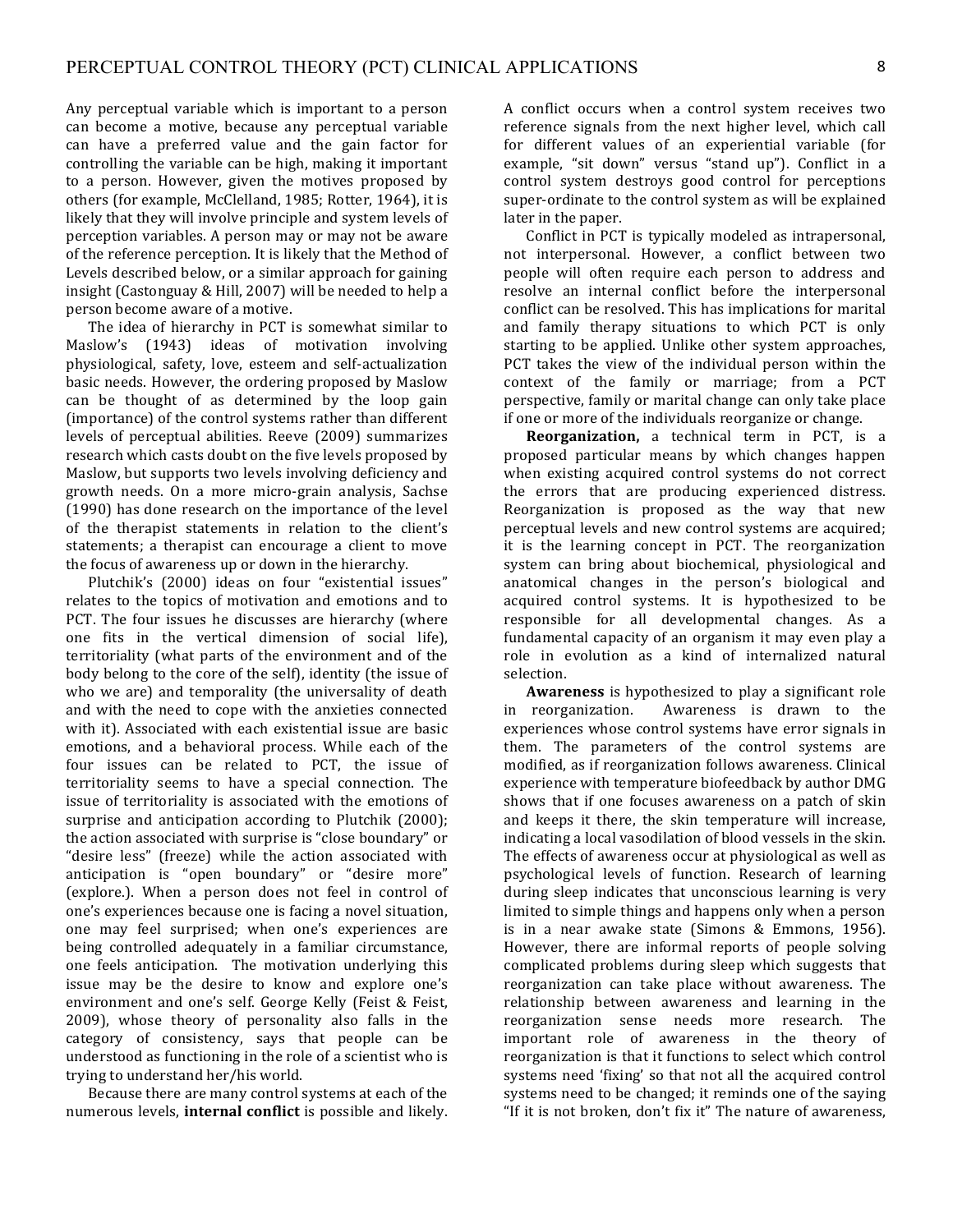however, remains a mystery; we are limited to naturalistic observations of its seeming effects, as written about by Fehmi & Robbins (2007).

Fehmi & Robbins (2007) discusses the dimensions underlying different ways of being aware which relate to aspects of PCT. There is the diffuse versus narrow dimension and the objective versus immersed dimension. Regardless of the specific content of awareness, inflexibility in the "style of awareness" can make a difference in the distress that a person experiences. Fehmi teaches people to think of the space that they are in when they are thinking of a topic and teaches people to be flexible about their style of attention. He also makes use of neurotherapy (EEG Biofeedback) in the form of "alpha synchrony" across the scalp to support a more "open focus" attitude.

The objective versus immersed dimension is similar to the MOL psychotherapy strategy of encouraging a person-in-therapy to be aware of a background topic when talking about a foreground topic; one must "step back" and look at things from a higher level perspective (objective) at the same time as one is focusing on a topic. When one is immersed in an experience, one loses his/her sense of self, and lives the experience.

The diffuse versus narrow dimension can be described as including as many different experiences in awareness as possible from all the senses (diffuse) versus limiting the diversity of experience. The working memory of a person  $(7$  plus or minus  $2$  in normal adults) (Miller, 1956) may place a limit on the number of experiences a person can simultaneously be aware of. In PCT terms, awareness content with a diffuse attitude consists of including experiences from many different control systems in the same level or in different perceptual levels, and in different sensory modalities.

All four styles of attention are available to a person who has an "Open Focus" attitude. The person is able to adjust the style of attention to the most appropriate one for the task being addressed. The "MOL Attitude" for a therapist can be thought of as synonymous with an Open Focus attitude; MOL psychotherapy is the application of PCT to a therapy situation.

#### **Peripheral Statements**

Maddi (1996) gives the following definition of Peripheral Statements: The habitual, learned modes of functioning, such as motives, traits, or defenses, that are readily apparent in the person as he or she **becomes an adult (p. 14)** 

Like other consistency theories, PCT personality theory emphasizes the uniqueness of each person. However, author DMG has used PCT concepts to organize the person specific information obtained from traditional psychological tests (for example, IQ, TAT, Rorschach, sentence completion) in order to write psychological evaluations. The information that these tests provide about a person can be discussed under PCT headings

such as: Perceptions, Reference Perceptions, Error Conditions, Actions, Internal Conflicts, Reorganization, Disturbances. 

To describe a person adequately in PCT means that one must know the most important perceptual variables that a person is trying to control. It also means that one must know the major internal conflicts that are present. Since both specific kinds of control and specific conflicts arise from interactions with the particular environment a person experiences throughout life, there is no standard description that fits everyone. Each individual must be treated as a special case. Yet, as just explained, one could incorporate the information provided by traditional psychological testing into a PCT description of a person. The MOL- psychotherapy-clinical interview-approach and the test-for-the-controlled-variable are the PCT specific methods for assessing a person, not the traditional psychological tests.

Within PCT, the closest concept to "a person's personality" is the self-image. The self-image is a system level perception that a person controls (Robertson, Goldstein, Mermel, & Musgrave, 1999); in their research, Robertson et al. used college students  $(n = 8)$  who were asked to describe what they would do if a person who knew them very well, disagreed with statements which the student considered to be relevant (5 statements) versus neutral (5 statements) as a personality description. Using Grice's OOM (2011) software, and based on the idea of the self-image as a control system at the system level of perception, it was found that 61 out of 80 or 76.25 % of the observations were correctly classified  $(10$  responses per person X 8 persons). The prediction evaluated was that when a person was presented with a challenge to a relevant (self-image descriptive) statement that the person would correct it as opposed to a neutral statement that a person would accept. A third response category "modification" was used if the person said something, but it was not a correction. Out of 1000 randomized trials, the probability of obtaining this result by chance is less than 0.001. 

Each person seems to have more than one self-image (Goldstein & Goldstein, 2005; Butler, 2006). In a case study involving a woman in therapy with author  $DMG$ , three self-image factors emerged from the Q-Methodology study. Butler found four factors which could be used to describe the self-images of the people (n  $= 419$  adults) in his study which was based on George Kelly's Personal Construct Theory.

In the study by Goldstein (2005), the self-image perception was described in terms of the principle and program level perceptions that make up the components of the self-image. However, in clinical work with two Dissociative Identity Disorder (DID) therapy cases, author DMG found that by asking the alters about their favorites was a way to distinguish which alter was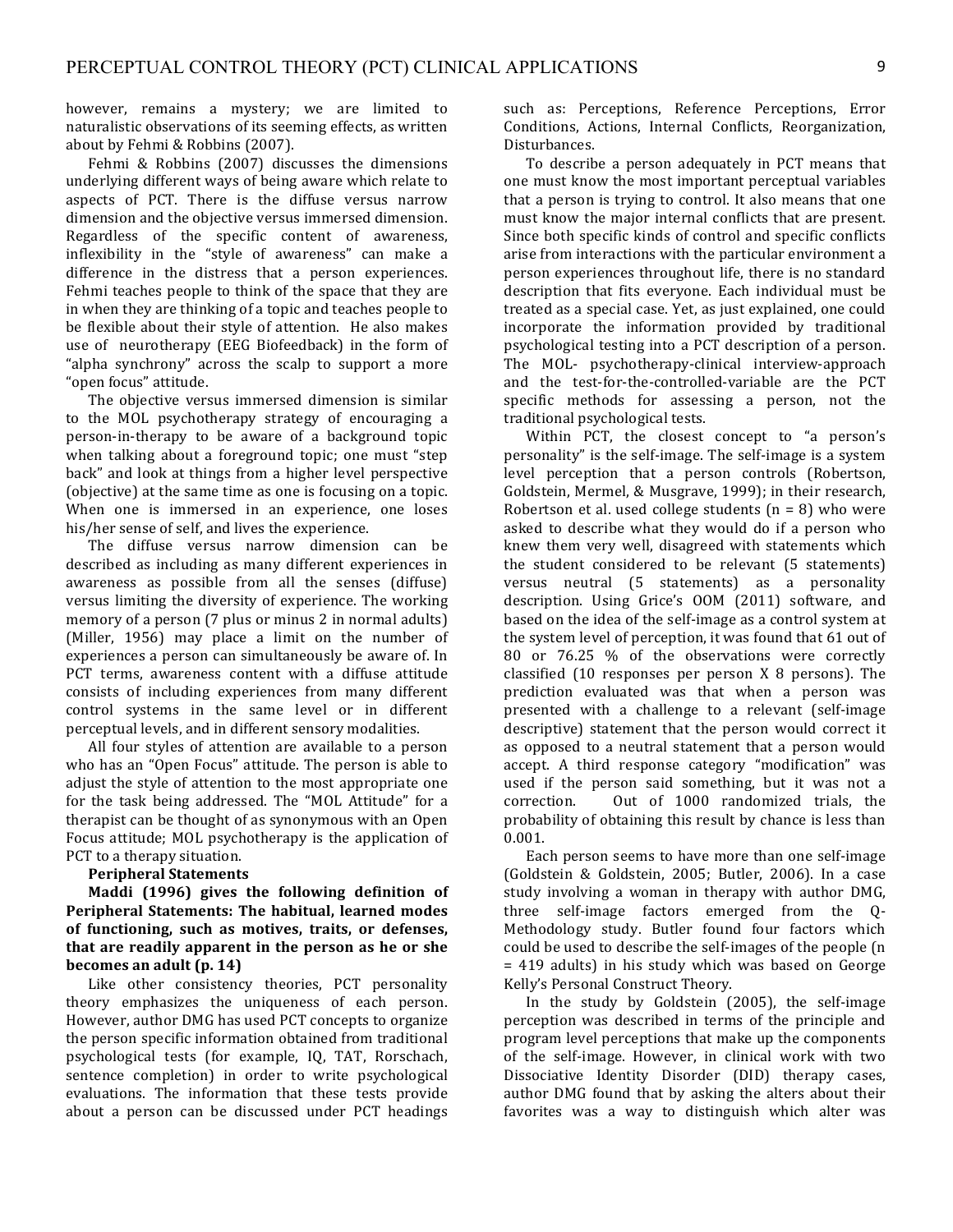present and talking to the therapist. There may be "an observer self" which can monitor and change any of the self-image control systems (as well as any of the control systems within the hierarchy). Even people with DID may have only one observer self, as discussed in a peer supervision group of therapists who work with DID clients to which author DMG belonged. This observer self may be the locus of awareness and a sense of oneness, even though there are multiple self-images at the system level of perception; it may also be important to understanding psychological defenses.

Each person is unique in his/her perceptual control hierarchy. There are no specific traits, motives, features or types proposed in PCT. -- the specifics are simply individual examples of more general aspects of organization. Ideally, a description of a person's perceptual control hierarchy for the problem life areas would be the desired result.

**MOL** psychotherapy, and the test for the controlled **variable** are the main PCT avenues of identifying controlled perceptual variables. Each person can be described in terms of what perceptions s/he controls as well as why and how s/he controls them; and each person's problems can be described in terms of what perceptions the person is having difficulty in controlling.

The test for the controlled variable consists of the following. A hypothesis is made about what experience a person is controlling. A disturbance is presented which is designed to change the experience which is believed to be controlled. If the person acts to undo the effects of the disturbance, this supports the hypothesis that the experience is being controlled. If the person ignores the disturbance, then the experience does not seem to be controlled. An example of "the test" in an everyday setting is as follows. One day one of us and a friend were in a restaurant where we always heard them playing Elvis music. The question was asked of the waitress: Who is the Elvis fan? She looked puzzled and asked why we asked. We told her that we always heard Elvis music in the restaurant. She explained that this was the only station that came in clearly. She was controlling for the clarity of the station, not its content. Among PCTers, there is a saying: You can't tell why a person is "doing" by observing them. It is necessary to identify what a person is intending in order to understand his/her actions; in other words, one must discover the experience that the person is trying to control by the behavior. Author DMG works with a elementary-school aged clinical case of selective mutism who will talk normally to immediate family members at home and to same age peers, but not to the teacher at school or to other adults; when in the therapy room, the client will whisper to his mother or brother. It is not entirely clear at this point why he is doing what we observe him doing. A therapy goal would be to discover the experience he is controlling.

PCT teaches that resistance to change is to be expected, because people are negative feedback control systems and this is the way a negative feedback system works. There are no specific defenses or coping mechanisms proposed. However, as mentioned previously, Plutchik (2000), whose ideas originate from a psychoanalytic viewpoint, has PCT compatible ideas about defenses and coping mechanisms and tests to measure them which can be explored as a starting point for PCT researchers investigating the role of unconscious factors. Plutchik has proposed specific defenses/coping mechanisms for specific emotions.

Gramzow et al. (2004) provide a link between PCT and the individual differences approach to personality assessment as reflected in the "Big Five" individual difference variables. They look at two individual difference variables discussed by (Block, 1971), namely, "ego-control" (undercontrolled, overcontrolled) and "ego- resilience" (brittle, resilient) in a group  $(n = 199)$ of undergraduates. The California Q-set was given to the subjects from which the scores for ego-control and egoresilience were calculated. Four groups were found using these measures of self-regulation: undercontrolled resilient(energetic, active, curious, exploring, recoups, resilient, interesting, arresting); overcontrolled resilient (compliant, calm, relaxed, empathic); undercontrolled brittle (restless, fidgety, undercontrolling of impulse, externalizing, vulnerable, brittle, narrow margin of integration); overcontrolled brittle (inhibited, constricted, worrying, anxious, intolerant of anxiety, rigidly repetitive under stress, interpersonally reserved, withdraws under stress, manifests inappropriate affect, manifest behavioral mannerisms).

From a PCT view, ego-control seems to translate into level of perception. People differ in the typical level of perception that they prefer to be aware of (overcontrolled equals higher levels of perception). Vallacher & Wegner (1985) who were influenced by PCT created a similar test called the Behavior Identification Form. Ego-resilience seems to translate into how well a person is controlling in a given situation and making adjustments for the social context. People differ in the degree to which situational context makes a difference to them. They found that the more ego-undercontrol (the lower the preferred perceptual level), the more egoresilience (the better the control), up to a point and then the relationship reversed. Superimposed on this curvilinear relationship was the status of the four groups on the "big five factors" of neuroticism, extraversion, openness, agreeableness, and consciousness. As one went from cluster  $1$  to cluster  $4$ , the neuroticism score increased, which in PCT terms implies more internal conflicts; neuroticism was related to lower levels of egoresilience (poorer control) and higher levels of egoundercontrol (higher levels of perception).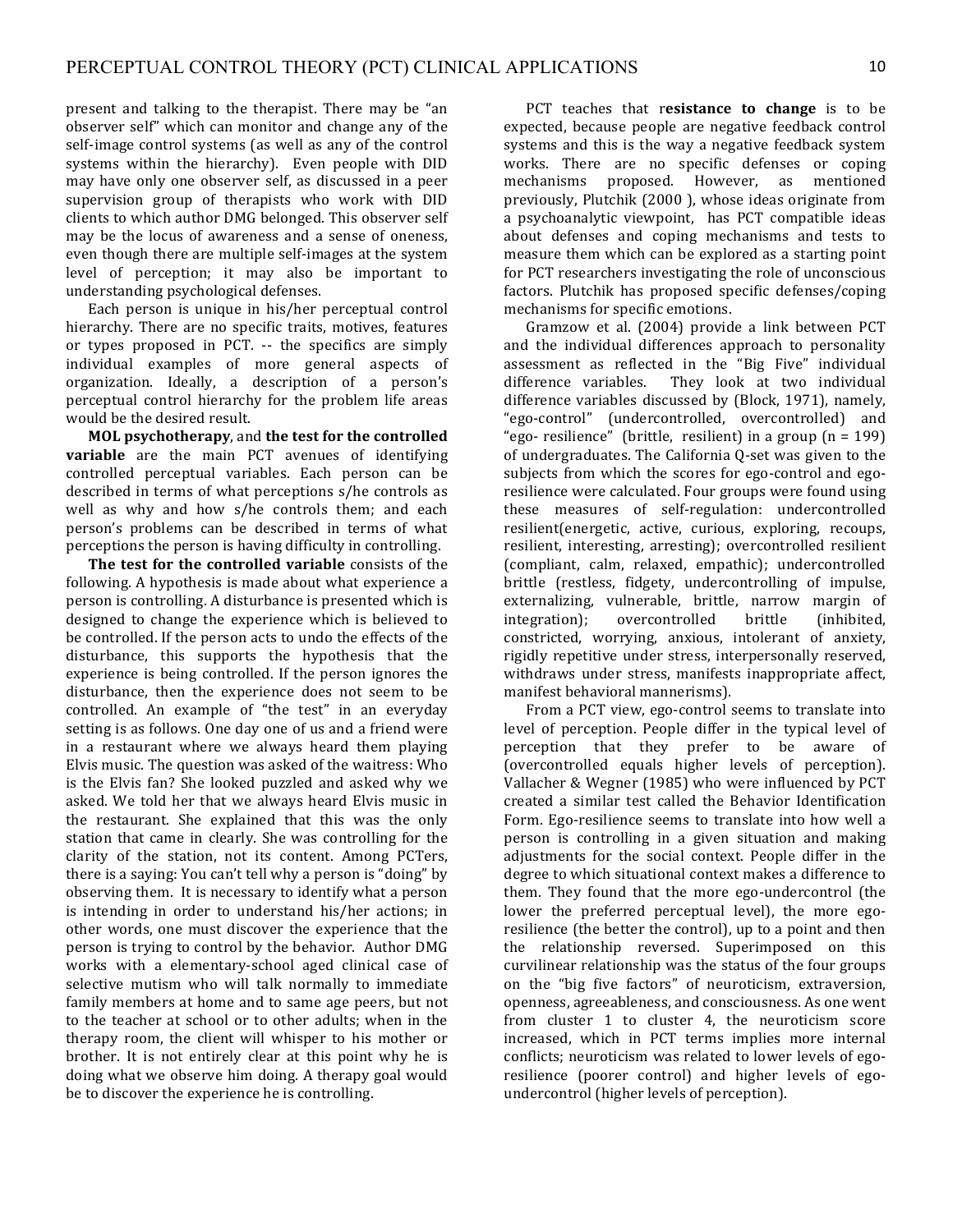VanEgeren (2009, p. 105) also discusses the relationship between the "Big Five" personality traits and the concept of a negative feedback control system. He states: "...four of the traits (Extraversion, Conscientiousness, Openness, and Neuroticism) are closely related to dispositions needed for the control of solo, independent goal-directed actions and the fifth trait (Agreeableness) is related to a disposition needed for the control of collective actions."

The research of Grice, Jackson, & McDaniel (2006) shows that knowing a person's status on the "Big Five" variables will be not be fully informative of her/his personality as assessed by the person's personal constructs. This supports the emphasis of PCT personality theory on the importance of knowing the uniqueness of each person. Grice et al. (2006) state: "It cannot be said, therefore, that the Big Five Model is generally true for the persons in this study. It may be generally true as a model applied to aggregate data, but it has not be shown to be generally true at the level of the individual" ( $p$  1213)

Goldstein (1989) used Q-Methodology to address the problem of how to assess a person's personality from a PCT viewpoint which emphasizes uniqueness, but still allows a person to use a standard set of individual difference variables which allows comparisons with other people. It was found that in a therapy case with an adult male client, he classified the people of his social world into three categories. The client did 19 q-sorts of 24 adjectives involving all the significant people in his life, including a self-description. Three items each were selected from the eight scales of the Personality Profile Test (Plutchik, 2000); this study used the same model to describe all the people in the study, namely a circumplex model. The client's self-description fell into one of the categories along with one of his sisters; the other people fell into the other two categories. The results allowed the therapist and client to see the ways in which the client perceived himself to be the same as, but different from the people in his life. The categories which emerged did relate to the presenting problems of the client, one of public speaking phobia and one of difficulty committing to a personal relationship, which were addressed by MOL psychotherapy. 

#### **Developmental Statements**

**Maddi (1996) defines Developmental Statements** as follows. The early interactions between a person and significant others that have a formative influence on learned aspects of personality. The changes in a person over time as the result of learning and development (p. 15).

PCT views the people in our environment, including significant others, as functioning in the theoretical role of "disturbances," as are all stimuli, whether positive (happiness) or negative (anger). Parents provide care and protection while children are too young to be on their own and socialize children until the children can function on their own. Internal conflicts are undesirable and parents should avoid actions or words which unnecessarily increase the likelihood of internal conflicts. This is probably the major practical parenting lesson from PCT. People can serve as models which are observed in real life or media. They can socialize with operant conditioning and/or classical conditioning, and can educate through verbal instruction.

More than the other consistency theories, PCT Personality Theory contains statements about the change process which underlies all learning and development. "Typical" personality development results in a person being able to control his/her experiences adequately from the person's viewpoint. The person will probably be experiencing all the emotions, but not to an extreme degree or chronically. Signs of internal conflicts will be minimal. The person's life does not seem to be out of control to the person. A person who develops in an "atypical" way has internal conflicts, probably negative emotions and a sense of his/her lifestyle being out of control. 

Reorganization is the basic mechanism for learning and development in PCT. It answers the question of what happens when a person is confronted with a situation when the person does not have any inborn or acquired control systems to deal with situation. As strange as it may sound, the way that E. coli bacteria move up and down concentration gradients has been taken as a model for the way that change can happen when a person is in a new situation for him/her and does not have control systems to handle the situation. See Ecoli demonstration in Power (2008). It reminds one of the game of "hot and cold" where one person is trying to find something and the other person is saying "hot" if the searcher is getting closer and "cold" if the searcher is moving away from the hidden object. Reorganization operationally defines the kind of trial and error learning or creative process that must happen when a person does not know how to solve a problem. Powers (2008) has shown how this could work in reorganizing the output function of the 14 control systems of a human arm doing a tai chi movement which was the reference signal; in the beginning each control system output was connected to all the joint angles; at the end, "pruning" had taken place and each control system was controlling only one joint angle. The developmental principle that development moves from a holistic state, to a more differentiated state and back again to a new holistic state is seen in this mathematical model of reorganization of the 14 control systems in the arm.

People have the beginnings of all the levels of perception by the end of infancy. There are no specific stages or phases of development which are proposed in PCT after infancy as there are in some other personality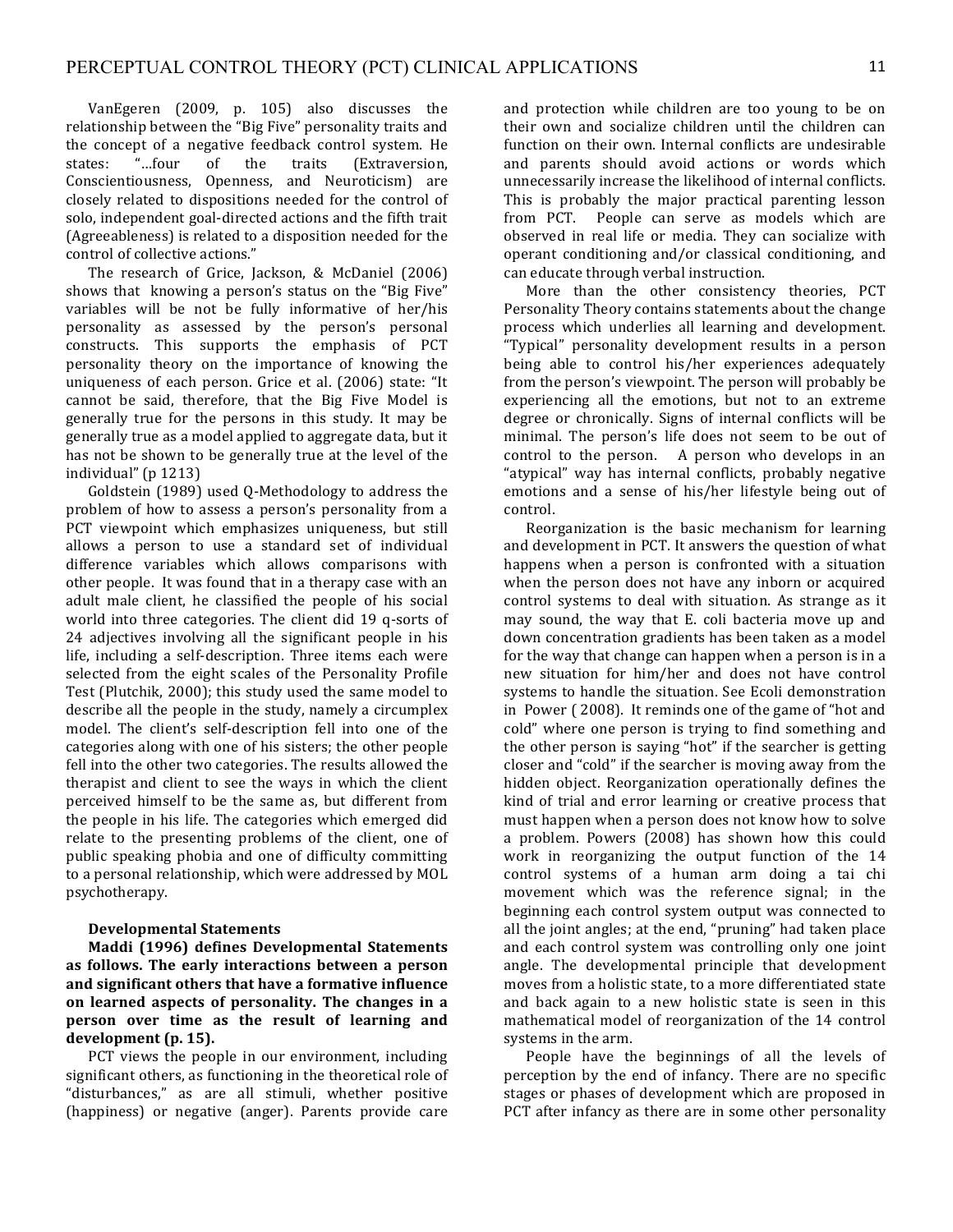theories; learning of new control systems describes person age changes after infancy. When a new control system is acquired, the acquisition is hypothesized to occur in this order: input function, comparator/memory function, output function (Powers, 1979). For example, a child learning to tie her/his shoes needs to perceive the changes that take place from being untied to being tied. Preference for the tied state is encouraged by parents for safety reasons and for reasons of 'being grown up.' The means of changing the shoes from the untied to the tied state needs to be within the skills of the child or the child needs to acquire them.

All the standard forms of learning studied, including classical conditioning, operant conditioning, observational learning, and verbal learning, can be reframed in PCT terms because all learning involves reorganization. As described in Powers et al. (2011), classical conditioning is viewed as primarily involving input reorganization, while operant conditioning is understood as mainly involving output function reorganization. Observational and verbal learning involve mixtures of input, comparator, and output function reorganization. A detailed discussion of the relationship between reorganization and the standard forms of learning is beyond the scope of this paper.

In summary, the developmental statements in PCT are more specific about the mechanism of change, namely, reorganization by means of the Ecoli model. All the levels of perception are developed and present by the end of infancy. After infancy, learning is responsible for any person changes with age. A new control system is acquired in the order--input component, comparator/memory component and output component. There are no developmental stages or phases described after infancy; it is all individualized learning. This is more similar to the behaviorist take on development that it happens continuously and is based on individual experiences rather than a stage-theory such as Erikson (Maddi, 1996).

### **Data Statements**

**Maddi (1996) defines Data Statements as follows:** The concrete, everyday expression in living (e.g, actions, reactions, descriptions of self and of living) of the peripheral characteristics contained in the **personality** types.

PCT Personality Theory has very few data statements, because they are unnecessary given the nature of a control system. By the nature of control systems, each control system will make necessary adjustments when the experiential variable it controls is disturbed by nonself-situational factors. Once the important perceptual variables are identified in any given situation, one can predict how a person will handle changes in the situation if one knows the preferred value of the perceptual variable when a disturbance comes along that

overwhelms the control system, distress is experienced, and reorganization starts. When a person is in a life/death situation, the person will likely try a number of trial and error solutions until a solution works or death occurs.

#### **PCT** as a Psychopathology Theory

PCT views psychopathology differently from the medical model and the DSM-IV classification system, which has its usefulness but is not based on an integrated model of how a person works psychologically. PCT starts from the view of the healthy or "normal" personality in which a person is satisfactorily controlling important areas of her/his life. A psychological problem is defined as an experience which is very important to a person, but which a person does not control satisfactorily. The person experiences distress about the problem, which may include strong feelings/emotions and impaired functioning. As was seen in the discussion on PCT as psychotherapy, any topic that the person-intherapy wants to discuss because the person is distressed with the way things are going with the topic can be a psychological problem. Examples of psychological tests which are based on this kind of approach are Diener, Emmons, Larsen, & Griffin (1985) and Frisch, Cornell, Villaneva, & Retzlaff (1992).

What is the PCT explanation of strong feelings for a person with a psychological problem? When error signals continue unabated in important control systems in the perceptual control hierarchy, the person experiences physical distress in his/her body. The person perceives this as an uncomfortable emotion/feeling. Mansell (2005) discusses at length the PCT hypothesized link between internal conflicts and psychological problems.

What is the PCT explanation of impaired functioning for a person with a psychological problem? The PCT answer relates to the concept of the reorganization system. PCT hypothesizes that the larger the error signals and the longer they remain present, the faster the rate of reorganization. When the reorganization system is running at a rapid rate, many control systems are being changed, which functionally removes them from normal use in everyday life, at least temporarily. (It would be like a computer system that becomes downgraded to an earlier, simpler "Safe Mode" version as the repair-andfix-it system, or the reorganization system, is working.) In therapy, a person is likely to be observed as jumping from one topic to another or to show dysfluency in verbal expression. ("conceptual disorganization" in Brief Psychiatric Rating Scale terms, which is briefly described below). PCT conceptualizes that successful reorganization depends on evaluating the results of changes, so as to know whether more reorganization is needed. Continuous reorganization results in a person not recognizing a solution to a problem when it appears and not pausing to see the results.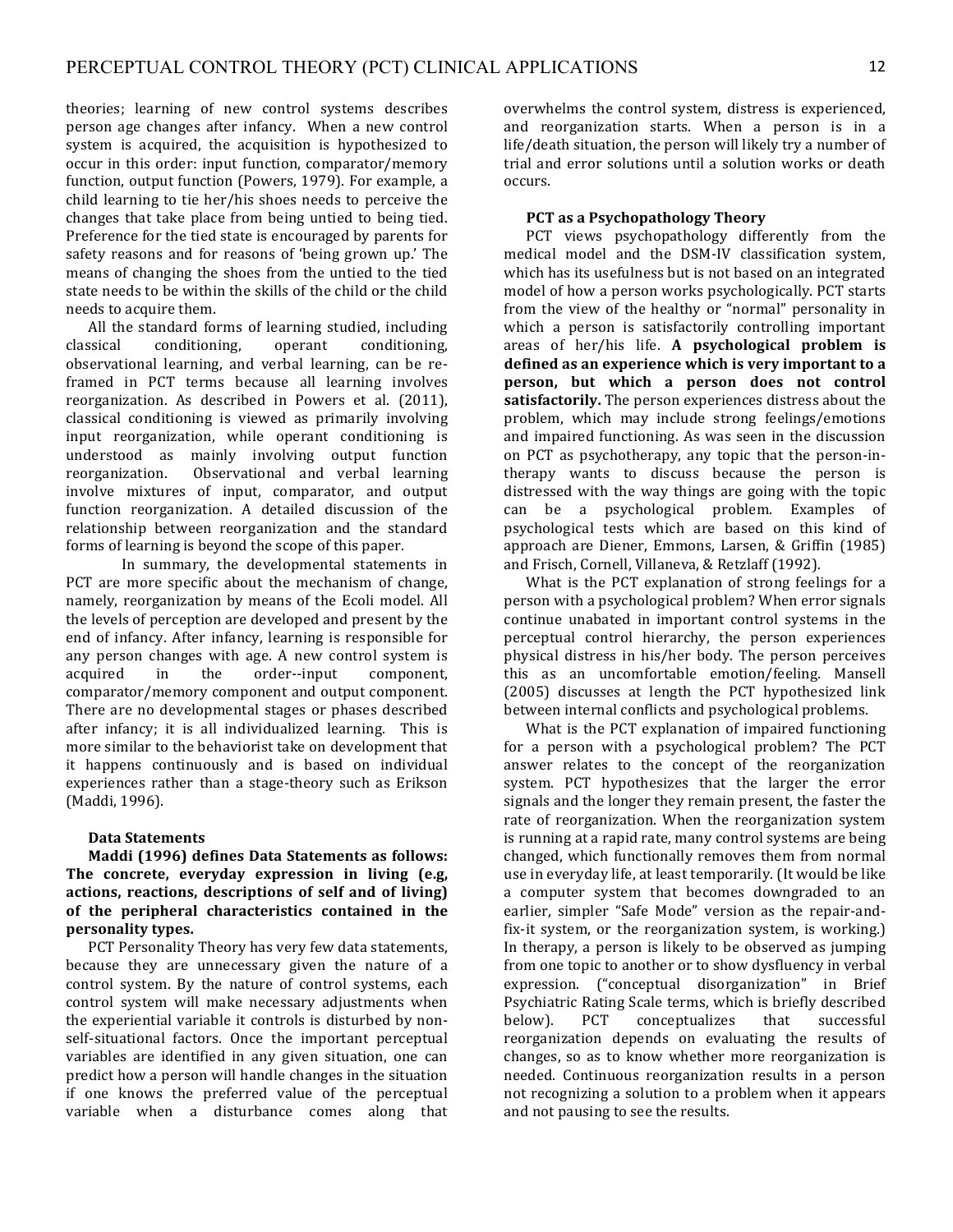PCT does not offer a classification system for psychological problems. However, let us consider a three category distinction of "normal," "neurotic," and "psychotic." We have already discussed the "normal" case. In PCT, "neurotic" problems can be viewed to be the result of significant internal conflicts. Most of the supportive evidence for this comes from clinician reports. However, the reader is referred to Dorough, Rice, & Parker (2007), Todorovic, 2002 )and to Stangier, Ukrow, Schermelleh-Engel, Grabe, & Lauterbach (2007) who have conducted research which supports the link between internal conflicts and psychological problems. A person is likely to experience strong negative feelings/emotions, for example anxiety, and show a good deal of inconsistency or indecisiveness in actions. Neurotic problems are the ones that psychotherapy alone, including MOL, can most effectively address. If the reorganization process continues to work on restoring homeostasis for a period of time without periods of consolidation, a person may start to show more serious symptoms. 

For the "psychotic" problems, some therapists may find the two-dimensional psychopathology classification system of Overall & Klett (1972) to be useful and interpretable in PCT terms. The system is based on  $16$ variables of problems which are rated by the therapist on a 0 to 6 scale; this is called the Brief Psychiatric Rating Scale (BPRS). The 16 variables form four groups of three problems: thinking disturbance (conceptual disorganization, hallucinatory behavior, unusual thought content), hostile-suspiciousness (hostility, suspiciousness, uncooperativeness), withdrawalretardation (emotional withdrawal, motor retardation, blunted affect), and anxious depression (anxiety, guilt feelings, depressive mood). Two "contrast" functions are defined using the 16 variables of problems. One function is called the schizo-depression contrast and is equal to the sum of the thinking disturbance ratings minus the sum of the anxious depression ratings. The other function is called the coping versus resignation contrast and is equal to the sum of the hostile-suspiciousness ratings minus the sum of the withdrawal-retardation ratings. These two functions define a nine category, psychopathology space which are based on the 16 variables. Clients from all around the world have been described in terms of the BPRS (Overall & Klett, 1972).

Looking at the BPRS profile of the category in which a person is placed may suggest to a therapist a treatment focus in MOL psychotherapy. For example, the simpleparanoid category involves the overuse of imagination and remembering in everyday life situations instead of perceiving (high ratings for suspiciousness, unusual thought content, hostility, and anxiety). Therapy which helps the person discriminate between perceiving on the one hand, and imagining/remembering on the other hand, can be helpful. Apparently, people with these kinds of psychotic symptoms have lost this discrimination, perhaps because they are reorganizing at the higher levels of perception. The issue of reality versus imagination is a theme that writers and film makers have addressed throughout history and it is a very profound issue. 

From a PCT view, "psychotic" problems can be thought of as the reorganization system using imagination and remembering modes of functioning excessively, which creates experiences that a person takes to be real, but significant others may perceive as misperceptions or misinterpretations or worse (thinking disturbance-- conceptual disorganization, hallucinatory behavior, unusual thought content). A person with delusions has a hard time knowing whether his experience is based on remembering/imagining or on perceiving. It is helpful if the person has someone in his/her life whom he/she trusts completely and can serve as a way to relearn the distinction between real and pretend; a therapist may be able to function in this role. PCT therapists may give a person a DSM-IV diagnosis for insurance purposes or to communicate to the physician who is being asked to consider medication. However, when providing psychotherapy to a client, it is more helpful to think of significant life problem areas that are not being satisfactorily controlled.

First author DMG had a female client who was having "a major depression with psychotic features," do the pursuit tracking task. Her control in this task was very poor in the beginning sessions but improved when her depression remitted with the help of medication and therapy. The control mode requires perceiving and acting as discussed in Powers (2005,) which contains full explanations of the different modes of functioning of a control system.

The PCT concept of levels of perception might also be useful for informally monitoring the therapy progress of a person experiencing psychotic symptoms. His/her performance in controlling perceptions at different levels might be a way of describing the impaired functioning state compared to the normal functioning state of the person. A simple deck of playing cards could be used to ask the person to control perceptions at different levels (for example, color of cards, suit of cards, name of cards, relationship between two cards chosen at random, sequence the cards from 2 to ace, counting a set of cards chosen at random, playing a game of "war."). As a person's functioning improves in treatment, one would expect that the time to control perceptions at different levels would decrease and then level off. Research would be needed to show that this is what happens as a person improves control over the life problem areas.

In PCT, there is no explicit discussion of defenses or coping mechanisms or unconscious factors, but the discussion by Plutchik (2000) which is PCT compatible is helpful and talks about the relationship between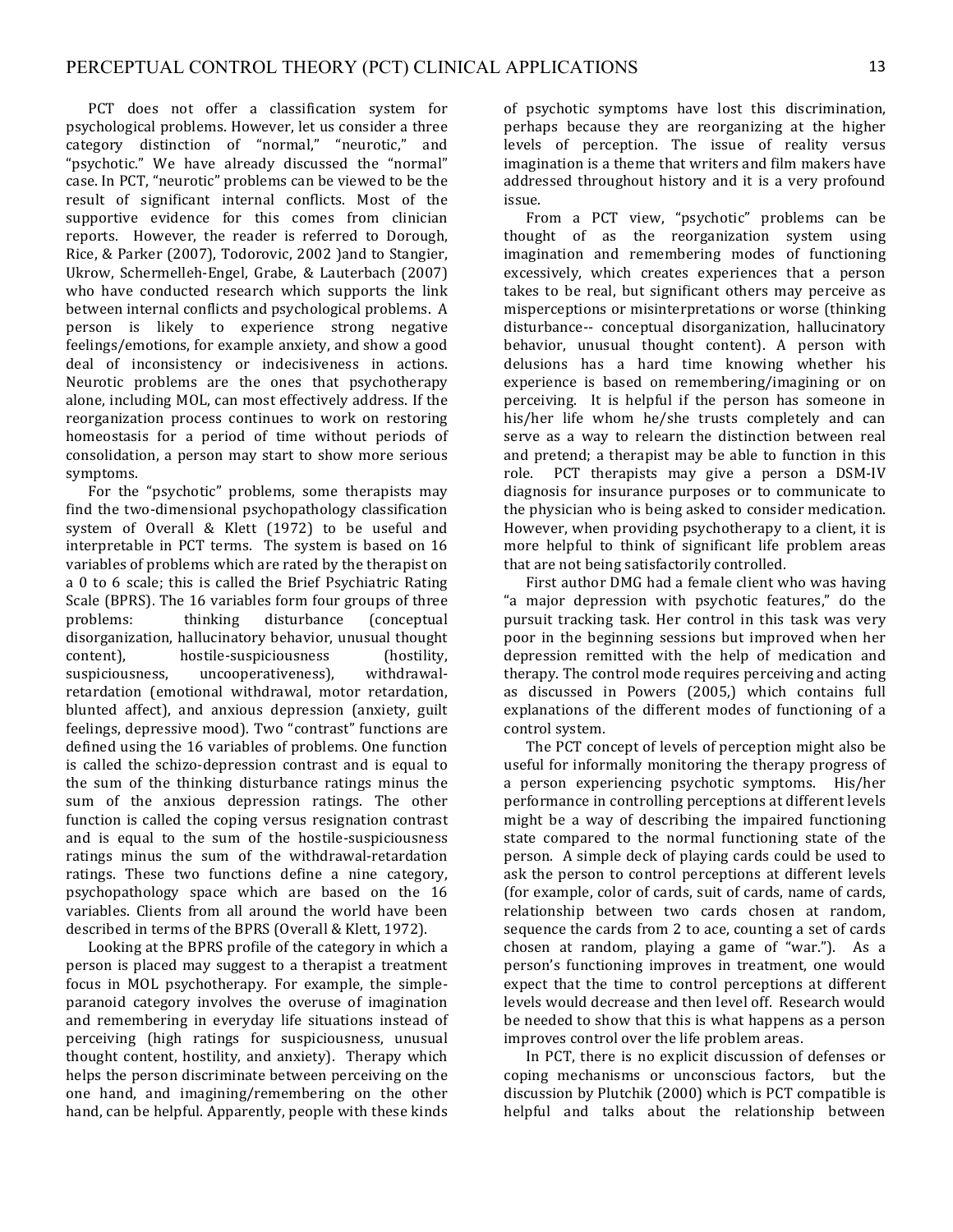emotions, defenses/coping mechanisms and personality disorders. Within PCT, unconscious factors are clearly involved when higher order perceptions are operating. For example, if a person has an attitude of pessimism (versus optimism) this will bias lower level perceptions to be consistent with the more generalized, upper level attitude. If a person has an internal locus of control attitude, this will also bias lower level perceptions. A person may be unaware of these higher order perceptions except through a process similar to MOL psychotherapy. Just as with biological control systems, most of the acquired control systems operate without awareness as long as there are no problems (error signals). Certain personality disorders in which a person shows a good deal of inconsistency, for example borderline personality disorder, may be a sign that a person is unsuccessfully reorganizing.

In PCT, the concept of personality refers to a person's self-image(s), not the way other people describe a person; however, a person's self-image may be influenced by what others say about him/her which the person has accepted and incorporated into the self $image(s)$ . It may be typical for people to have more than one self-image, for example, distinguishable roles they play. However, a person can usually become aware of the different self-images, with some therapist help. In the case of Dissociative Identify Disorder it seems as though when a person is operating from one self-image (alter), one or more of the other self-images may not be available to awareness. From a PCT view, this may be an extreme way of resolving internal conflicts; a conflict does not exist if there is only one side in awareness. The basic PCT concepts apply to even this extreme case (Johnson, 2009). Each of the less extreme forms of personality disorder could be viewed from a PCT kind of view, similar to the ideas presented by Plutchik (2000).

As a result of experiencing distress for a long period of time, the supply of neurotransmitters of brain circuits may become "chemically unbalanced." In these kinds of cases, medication to restore the depleted neurotransmitter may be needed, as well as psychotherapy to help a person discover how to better control the problem life experiences. A person may not be able to work on learning better ways of controlling life experiences if reorganization is destabilizing the system too much. To the person experiencing severe distress, it seems as if his/her cognitive machinery is not working as well or even has shut down. This is why medication and psychotherapy may be needed in cases where psychotic symptoms are present. The physician prescribing the medication needs to balance the need for stabilization and the ability of the person to engage in therapy and change in order to solve the life problems which led to all the error signals; good communication between the physician and the therapist is essential, if the same person is not doing the medication management and the

MOL psychotherapy. Future research will have to determine who the best candidates for MOL psychotherapy are.

The use of both medication and psychotherapy to help people with personal problems raises issues related to the mind/body relationship. A person's mind works as a negative feedback control system, and so does his/her body, yet they work on different variables. Body systems involve physiological and biochemical variables, for example glucose concentrations. Mind systems regulate neurological and experiential variables, for example the loudness of a sound. Homeostatic control systems usually correct problems in body variables. However, when homeostasis fails, PCT says that changes in the control systems associated with mind variables take place by the process of reorganization, continuing until the body ceases signaling its distress. When the body runs short of food, the mind learns how to hunt and gather. When the body is cold, the mind learns to make fire.

### **PCT** based psychotherapy: the Method of Levels **(MOL)**

The application of PCT to psychotherapy, which is called The Method of Levels (MOL), has features of all the major therapy approaches ( Good & Beitman, 2006), namely—humanistic/experiential/client-centered; 

cognitive behavioral; psychodynamic. However, the emphasis in MOL psychotherapy is on the primary role of the person-in-therapy to engage in self-exploration. As a result of self-reflection, the person-in-therapy will be able to address his/her psychological problems. Psychological problems in PCT are described as a failure to control significant life experiences to the person's satisfaction. In MOL psychotherapy, the therapist plays an important, but secondary role in helping the personin-therapy make life changes; the PCT view is that the origin of change is only within the power of the personin-therapy and can't be effectively micro-managed by an outside person. Carey (2008) and Carey (2006) has described MOL Therapy in two books which can serve as manuals for therapists-to- be. Higginson, Mansell, & Wood (2011) provide a description of MOL in terms of the ideas of control, hierarchy, conflict and reorganization. The way that other therapies account for change in therapy in terms of these ideas were discussed.

Perceptual Control Theory (PCT) has been applied to individual therapy. Symptoms are viewed to be the result of a person's problem in controlling significant aspects of his/her life. The major goal of therapy is for the person to improve control over the problem areas with the expectation that the person will feel and function better. The PCT perspective is that restoring the ability to control effectively eliminates the source of distress, and the symptoms will diminish or disappear. The reader is referred to the progress note form that the first author uses to summarize a therapy session, which will illustrate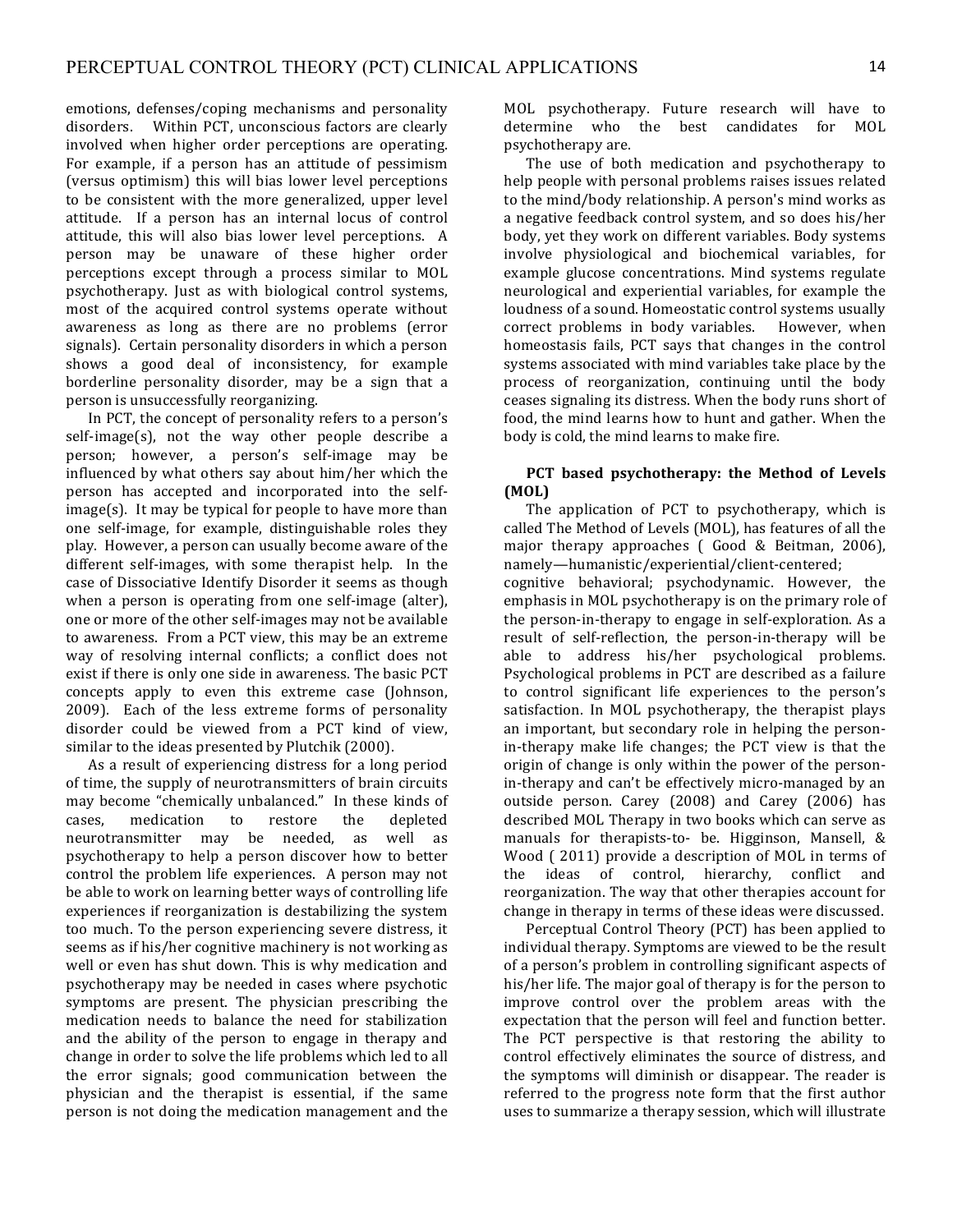the basic features of PCT Psychotherapy. It follows the traditional progress note format of Data-Assessment-Plan, but is phrased to include PCT ideas. See the appendix for the progress note form. The Good  $\&$ Beitman (2006) "engagement" phase of therapy is summarized in section  $1 \& 2$  of the progress note form. Their "pattern search" phase is described in section 3. The "change" phase information is put in sections 3 and 4 and the Assessment part of the note. The "termination" phase information appears in the plan section of the progress note.

A session starts with a "foreground topic." This is the topic that the person would most like to talk about at session time, usually termed "the presenting problem" in traditional psychology. By letting the person choose the topic, the therapist is optimizing the possibility that the person will fully focus awareness on it. The goal is for the client to engage and focus on the topic so that the reorganization process can start to bring about any needed changes. If the client does not bring up a topic, the therapist will select one based on past therapy discussions, or the initial evaluation of session one. How active and involved the client is in the process of selfexploration is noted. See "1" in the progress note. This step in MOL psychotherapy has much in common with "mindfulness" and experiential approaches to therapy with its present-time focus of awareness (Good & Beitman, 2006).

After the client has talked about the foreground topic for a period of time, the client or the therapist may become aware of a "background topic" which is behind or super-ordinate to the comments made by the client. If the client does not redirect attention to the higher level, the therapist simply asks questions about the topic which require at least looking at it to find the answer. PCT teaches that the foreground topic is the means by which the person controls the background topic. The client is asked for more information on the background topic and that is usually enough to focus awareness on it so that the reorganization process can start to work. See "2" in the progress note. This process of redirecting awareness to relatively higher levels is repeated and is the reason that the PCT based therapy is called the Method of Levels (MOL) psychotherapy; the only claim being made is that the background topic is at a higher level than the foreground topic and so, this is called the method of relative levels to distinguish it from the 11 perceptual levels which make up PCT. This step in MOL psychotherapy is similar to cognitive behavior therapies and the identification of "automatic" thoughts behind a beginning one (Good & Beitman, 2006).

The awareness- raising-process is repeated until the client's distress level for the problem is good enough for the client. Once the reorganization system becomes "unstuck" and the person's internal conflicts are resolved to the person's satisfaction, the person is expected to be able to find a way to control the problem experience. Some help/coaching may be needed for younger clients, clients with limited intellectual resources, or psychotic clients. The reduction or removal of distress is thought of in PCT as a sign that error signals are removed or reduced. The therapist interested in quantifying the results may ask the client to rate distress on a 0 to 6 scale when thinking about the original topic, where  $0$  means no distress, 1 is very mild, and so on. These client ratings can be incorporated in the therapist rating of progress in therapy. Sometime during the session, the client may be asked whether s/he notices any changes within her/himself. The client's comments are placed in section " $4$ " of the progress note. It is expected that most of the person's changes will be at the level of program, principle, or system levels of perception (the higher levels). The reason for this is that the self-image is thought of as a system level perception that is formed from principle level and program level perceptions. Often changes continue to occur between sessions, so they need to be included in the questions.

During the process of awareness-raising, the person or therapist may notice an internal conflict. A person may want and not want a particular experience at the same time. This is how an internal conflict is defined in PCT. In PCT, an internal conflict is considered to be very harmful. This is because the two or more control systems that are in conflict with each other cancel each other out as they try to control the same perception at the next lower level in different ways. This prevents a higher level control system (which uses the fought -over-perception as a component of its perception) from having good control of the higher level experience that depends on it. See "5" in the progress note. For example, a person on a diabetic diet wants to/but does not want to eat the kinds of food allowed on the diet. The person wants to eat the prescribed kinds of food in order to maintain healthy levels of blood glucose. The person wants to eat "junk" foods because they prefer the taste of these foods. The conflict results in inconsistent adherence to the diet and potential health problems. This step in MOL psychotherapy is similar to the emphasis on conflict in psychodynamic approaches; however, in MOL psychotherapy, the presence of conflicts, not the specific content of the conflict is what is important  $(Good &$ Beitman, 2006).

According to PCT, conflict involves three levels of control systems. We have "the worker" level control system that receives conflicting orders from two "supervisor" level control systems. The worker level control system comes up with a "compromise" which leaves both supervisor control systems in error. The supervisor control systems cannot control their perceptions because decreasing the error in one control system increases it in the other. The "supervisor's supervisor" level control system loses some control over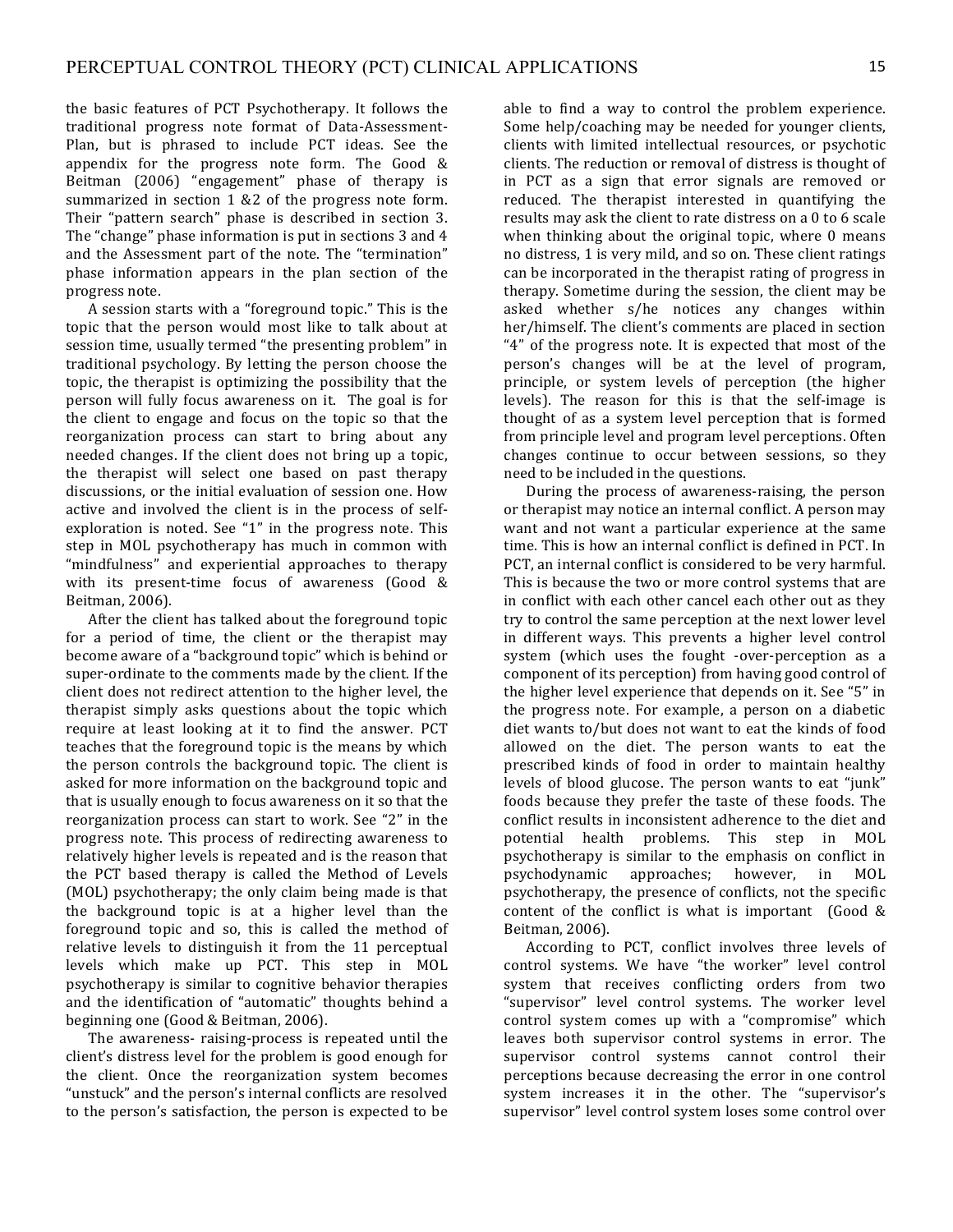its perception which is built from the "compromised" perceptual signal and others which make up its perception. The more internal conflicts that are present in the hierarchy, the harder it is to control a perception that is built from parts that reflect numerous compromises. 

The conflict resolution process in MOL Psychotherapy consists of asking the person to focus awareness on each side of the conflict successively. What are the reasons for wanting "A?" What are the reasons for wanting "not-A?" "A" refers to the perceptual variable that is the topic the person is talking about. The therapist helps the client go back and forth between both sides of the conflict until a point is reached when the client can focus awareness on each side of the conflict and can describe each side from a new, common viewpoint. The therapist then asks questions that encourage the person to focus awareness on the new, common point of view. The awareness raising process continues as before until the client's own reorganizing capacities reduce the distress satisfactorily. While the resolution of internal conflict is considered to be the major problem which brings people into therapy, problems of control can be anywhere around the control loop (Goldstein, 2007). At the beginning of a new session, the client can be asked to describe any changes in herself/himself since the last session. The rest of the progress note is mainly traditional and includes places to put comments about psychiatric medication, therapist rating of progress on treatment goals to date, risk factors, referral/outreach efforts, and next appointment date/time. 

Research into MOL psychotherapy has begun in several countries (see Bird, Mansell, & Tai, 2009; Tai & Turkington, 2009; Carey, Carey, Mullen, Spratt, & Spratt, 2009; Goldstein & Goldstein ,2005; Goldstein,2007). This research must be continued and extended in order to evaluate the theoretical expectations which are based on the concepts of negative feedback control, reorganization, redirection of awareness to higher perceptual levels, and internal conflict resolution.

So far, MOL psychotherapy has been found applicable to the usual kinds of cases that confront therapists, including anxiety, depression, mood and thinking problems. Mahrer (2004) wrote about the reasons for doing psychotherapy research. MOL psychotherapy purports to be based on elements that any successful therapy incorporates, and so, MOL psychotherapy research is likely to have implications for all therapies.

In MOL, the topics to be discussed come from the client, not others. The PCT reason is that unless a person considers something to be a problem, awareness will not be redirected to it and there will be no affect to drive the process of reorganization. This is most applicable to voluntary and non-psychotic clients, but is theoretically true for all clients (Tai, 2009). An MOL therapist will ask questions designed to keep the person engaged in talking

about a topic. This helps to direct the person's awareness on the significant topic which is necessary for the change process to work. The therapist will try to redirect discussion to higher level topics from the presenting problem at the appropriate time. This is because higher level perceptions control lower level perceptions. The therapist is hesitant to offer interpretations, suggestions, or advice. The PCT reason is that this will minimize resistance to change and defensiveness on the part of the client, probably because change originates in the client anyway and suggestions from the therapist can never take into account all the goals, beliefs, and perceptions that are disturbed by external suggestions. The therapist will help the client identify conflicts and help with exploring them until the client's own reorganization capacities resolve them. The PCT view is that internal conflicts are the major reason that a person needs outside help because the reorganization process is "stuck," most probably at the wrong level; conflict resolution functions like a reset button in a computer; it frees up the person. The relationship between therapist and client in PCT is more egalitarian. The PCT view, as in many therapeutic methods, is that the client/therapist relationship is important mainly because the client must trust the therapist and feel safe enough to self-explore her/his experiences. 

Based on the above discussion of MOL psychotherapy, one can describe some treatment goals as follows:

1. Be aware that the purpose of therapy is to change in order to better control life experiences (Client version: " I will report changes in myself to the therapist which are helping me control my life better.")

2. Discuss the problems which are causing stress. (Client version: "I will talk about the problems which are upsetting me now and will focus my full awareness on them.")

3. Self-explore and report to the therapist the foreground topics and background topics that are observed. (Client version: "I will self-explore and report to the therapist the foreground and background topics that are observed.")

4. Learn how to "go up a level" which brings into awareness background topics when future problems arise. (Client version: "I will practice the "go up a level" strategy in my everyday life now and in the future.")

5. Remain focused on a conflict until it is resolved or a more important one is identified. (Client version: "I will learn to notice when conflicts are present and learn to resolve them by focusing awareness on both sides of the conflict.")

6. Choose the time between sessions and the duration of sessions (this has been tried by Carey  $\&$ Spratt (2009) and works quite well). (Client version: "I will decide how often I will have sessions.") Of course,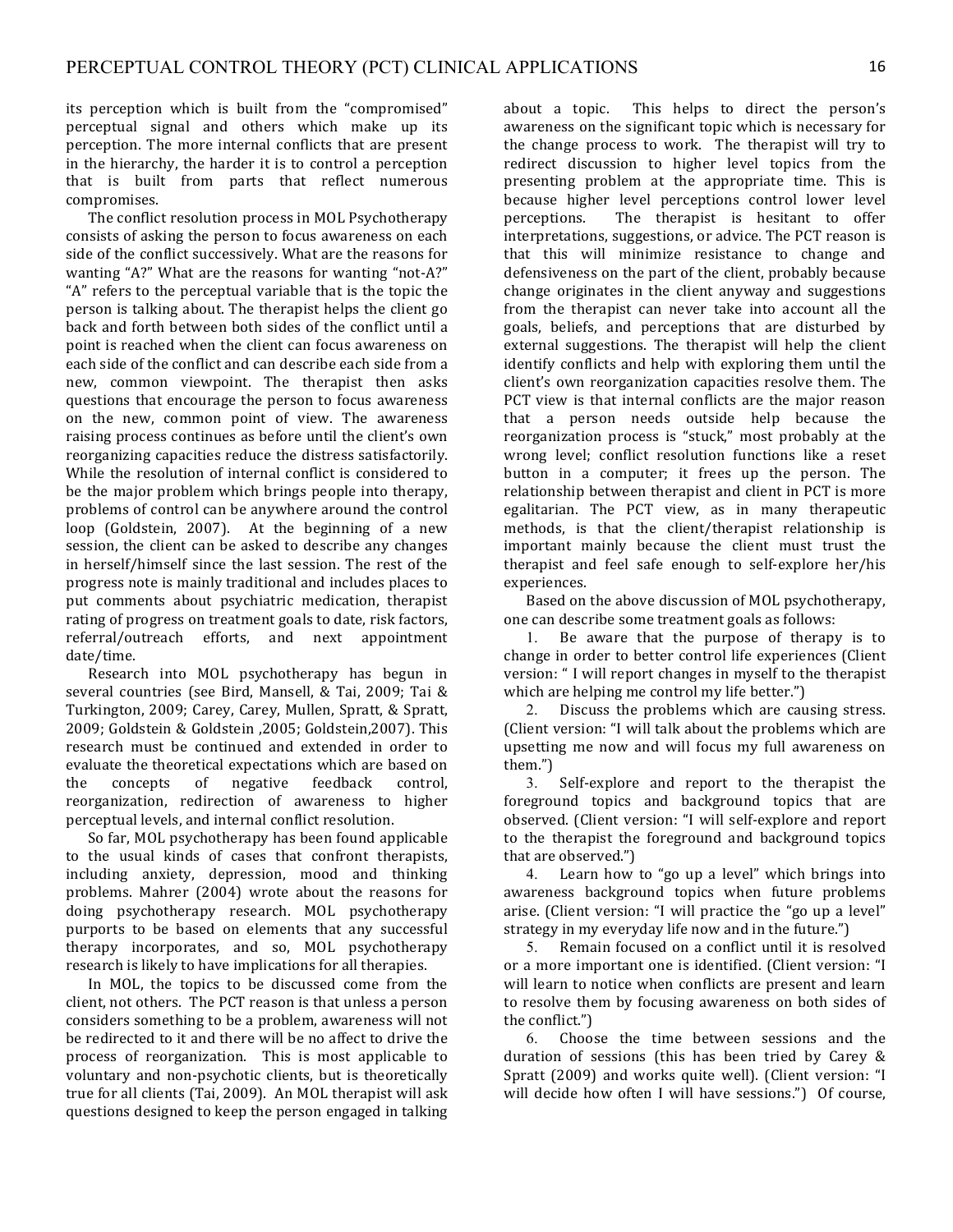this applies to voluntary clients, not ones obliged to attend.

7. End therapy when the significant life experiences which are the focus of therapy are brought into a state of "good enough." (Client version: "I will decide when it is time to stop therapy.") Again, this mostly applies to voluntary clients.

#### **Summary**

• PCT Personality Theory is a consistency theory in Maddi's terminology (1996), although it has some features of the conflict and fulfillment models.

The core and developmental statements are more quantitatively described than in other consistency theories. All people are the same in that they try to control their experiences. All people reorganize when learning or development is needed.

The peripheral statements are similar to other consistency theories in emphasizing the uniqueness of each person. The perceptual control hierarchy for each person is unique. A person's self-image(s) becomes the description of a person's personality.

PCT applied to individual psychotherapy results in the Method of Levels. Intrapersonal conflict resolution is a central issue. Insight in the form of going up levels is an important part of the therapy. PCT has qualities in common with humanistic/client-centered/experiential therapies, cognitive/behavioral therapies, and psychodynamic therapies, but integrates them in a theoretical, non-eclectic way through the concept of negative feedback control.

• PCT research applied to psychopathology is still at the early stages of "empirical validation." However, PCT offers some novel ideas about neurotic and psychotic symptoms, and personality disorders which help to understand these problems in terms of problems in the control of experiences.

#### **References**

Bird, T., Mansell, W., & Tai, S. J. (2009). Method of levels: initial steps in assessing adherence and the development of a qualitative framework for mapping client's hierarchies. The *Cognitive Behavior Therapist*, 2, 145-146.

Block, J. (1971). *Lives through time*. Berkeley, CA: Bancroft.

Butler, R. J. (2006). Investigating the content of core constructs. *Personal Construct Theory & Practice*, *3*, 27-33.

Carey, T. A. (2006). The method of levels: how to do psychotherapy without getting in the way. Hayward, CA: Living Control Systems.

Carey, T. A. (2008). *Hold that thought*. St.Louis, MO: Newview.

Carey, T. A., Carey, M., Mullen, R. J., Spratt, C. G., & Spratt, M. B. (2009). Assessing the statistical and personal significance of the method of levels. *Behavioural and Cognitive Psychotherapy*, *37*, 311-324.

Carey, T. A., & Spratt, M. B. (2009). When is enough enough? Structuring the organization of treatment to maximize patient choice and control. The Cognitive Behavior Therapist, 2, 211-226.

Castonguay, L. G., & Hill, C. E. (Eds.). (2007). *Insight in psychotherapy*. Washington, D.C.: American Psychological Association.

Cofer, C. N., & Appley, M. H. (1964). Homeostatic concepts and motivation. In *Motivation: theory and research* (pp. 302-366). New York, NY: John Wiley.

Diener, E., Emmons, R. A., Larsen, R. J., & Griffin, S. (1985). The satisfaction with life scale. *Journal of Personalty Inventory*, 49, 71-75.

Dorough, S., Rice, J., & Parker, J. (2007). Implicative dilemmas and general psychological well-being. *Personal construct Theory & Practice*, *4*, 83-101.

Fehmi, L., & Robbins, J. (2007). *The open-focus brain*. Boston, MA: Shambhala.

Feist, J., & Feist, G. J. (2009). Theories of personality. New York, NY: McGraw-Hill.

Frisch, M. B., Cornell, J., Villaneva, M., & Retzlaff, P. J. (1992). Clinical validation of the quality of life inventory: a measure of life satisfaction for use in treatment planning and outcome assessment. *Psychological Assessment*, *4*, 97-101.

Goldstein, D. M. (1989). O methodology and control systems theory. Operant Subjectivity, 13, 8-14.

Goldstein, D. M. (2007). Method of levels therapy: helping the normal change process with a person when normal change doesn't seem to be happening by itself. The International *Journal of Healing and Caring*, 7(1). Retrieved from http://www.ijch.org

Goldstein, D. M., & Goldstein, S. E. (2005). O methodology study of a person in individual therapy. *Clinical Case Studies*, 4, 40-56. doi: Retrieved from

Good, G. E., & Beitman, B. D. (2006). *Counseling and psychotherapy essentials*. New York, NY: W.W.Norton.

Gramzow, R. H., Sedikides, C., Panter, A. T., Sathy, V., Harris, J., & Insko, C. A. (2004). Patterns of self-regulation and the big five. *European Journal of Personality*, *18*, 367-385.

Grice, J. W. (2011). *Observation oriented modeling: analysis of cause in the behaviorial sciences*. New York, NY: Elsevier Academic Press.

Grice, J. W., Jackson, B. J., & McDaniel, B. L. (2006). Bridging the idiographic-nomothetic divide: a follow-up study. *Jornal of Personality*, *74*, 1191-1218.

Hayduk, L. A. (1981). The shape of personal space: an experimental investigation. *Canadian J. Behav./Rev.Canad. Sci.*, *13*, 87-93.

Higginson, S., Mansell, W., & Wood, A. M. (2011). An integrative mechanistic account of psychological distress, therapeutic change and recovery: the perceptual control theory approach. *Clinical Psychology Review*, *31*, 249-259.

Homeostasis. (1968). In *International encyclopedia of the social sciences*. The Retrieved **Retrieved** from

http://www.encyclopedia.com/doc/1G2-3045000525.html Johnson, R. (2009). The intrapersonal civil war. The *Psychologist*, *22*, 300-303.

Maddi, S. R. (1996). *Personality theories*. Long Grove, IL: Waveland.

Mansell, W. (2005). Control theory and psychopoathology: an integrative approach. *Psychology and Psychotherapy: Theory*, *Research and Practice*, *78*, 141-178.

Marken, R. S. (2011). *The purpose of experimental psychology*. Manuscript submitted for publication.

Maslow, A. H. (1943). A theory of human motivation. *Psychological Review*, *50*, 370-396.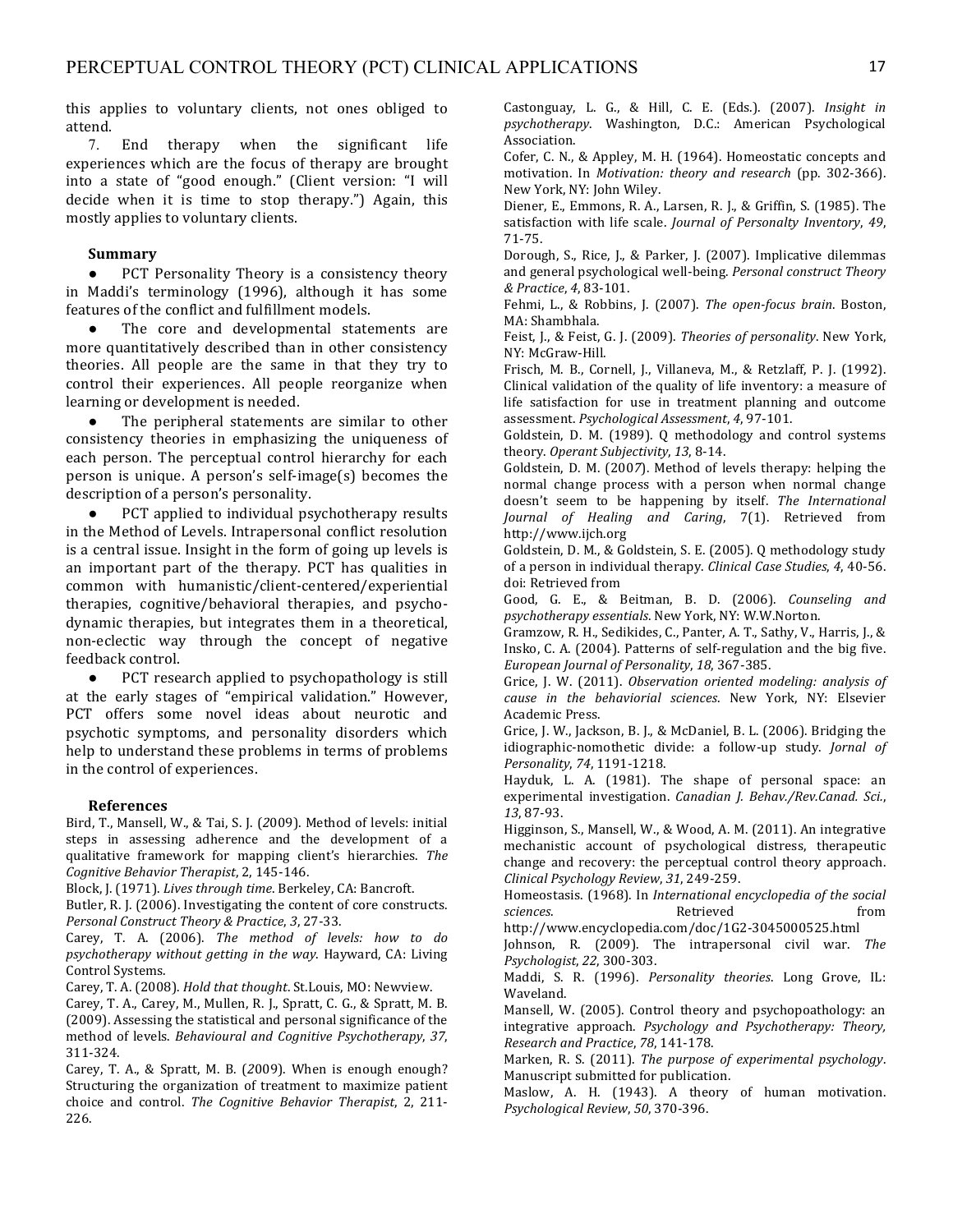Maver, J. D. (2007). *Personality: a systems approach*. Boston, MA : Pearson Education/Allyn and Bacon.

McAdams, D. P., & Pals, J. L. (2006). A new big five. American *Psychologist*, *61*, 204-216.

McClelland, D. C. (1985). *Human motivation*. Glenview, Illinois: Scott, Foresman and Company.

McClelland, K. A., & Fararo, T. J. (Eds.). (2006). *Purpose, meaning, and action*. New York, NY: Palgrave Macmillan.

Miller, G. A. (1956). The magical number seven, plus or minus two: some limits on our capacity for processing information. *Psychological Review*, *63*, 81-97.

Mrosovsky, N. (1990). *Rheostasis: the physiology of change*. New York, NY: Oxford University Press.

Overall, J. E., & Klett, C. J. (1972). Applied multivariate analysis. New York, NY: McGraw-Hill.

Piaget, J., & Inhelder, B. (1969). *The psychology of the child*. London, England: Routledge and Kegan Paul.

Plutchik, R. (2000). *Emotions in the practice of psychotherapy: clinical implications of affect theories*. Washington, D.C.: American Psychological Association.

Plutchik, R. (2003). *Emotions and life*. Washington, D.C.: American Psychological Association.

Powers, W. T. (1979). A cybernetic model for research in human development. In *In Living Control Systems 1957-1988* (pp. 167-220). Retrieved from www.amazon.com (Original work published 1979)

Powers, W. T. (1998). *Making sense of behavior*. New Canaan, CT: Benchmark.

Powers, W. T. (2005). *Behavior: The Control of Perception.* (2nd expanded ed.). New Canaan CT: Benchmark.

Powers, W. T. (2008). LCS III Demonstrations of Perceptual Control Theory (PCT) Models and Simulations (Version 1.0) [Computer software]. Bloomfield, NJ: Benchmark Publications.

Powers, W. T. (2008). *Living control systems III: the fact of control.* Bloomfield, NJ: Benchmark.

Powers, W. T., Abbott, B., Carey, T. A., Goldstein, D. M., Mansell, W., Marken, R. S.,...Taylor, M. (2011). *Perceptual control theory as a model for understanding the facts and machanisms of control*. Retrieved from http://www.pctweb.org

Reeve, J. (2009). Personality characteristics. In *Understanding motivation and emotion* (5th ed., pp. 367-390). Hoboken, NJ: John Wiley & Sons.

Riggs, D. S. (1976). *Control theory and physiological feedback mechanisms*. Huntington, NY: Robert E Krieger.

Robertson, R. J., Goldstein, D. M., Mermel, M., & Musgrave, M. (1999). Testing the self as a control system: theoretical and methodological issues. *Int. J. Human-Computer Studies*, 50, 571-580.

Rotter, J. B. (1964). *Clinical psychology*. Englewood Cliffs, NJ: Prentice-Hall.

Rotter, J. B. (1966). Generalized expectancies for internal versus external control of reinforcement. *Psychologcial Mongraphs*, 80 (Whole No. 609).

Runkel, P. J. (1990/2007). *Casting nets and testing specimens:* two grand methods of psychology. New York, NY: Living Control Systems.

Sachse, R. (1990). Concrete interventions are crucial: the influence of the therapist's processing proposals on the client's intrapersonal exploration in client-centered therapy. In G. Rombauts, & R. V. Balen (Eds.), *Client-centered and experiential psychotherapy* in the nineties (pp. 295-308). Retrieved from http://www.focusing.org/sachse.html

Simons, C. W., & Emmons, W. H. (1956). Responses to materials presented during various levels of sleep. *Journal of Experimental Psychology*, *51*, 89-97.

Skinner, B. F. (1974). *About behaviorism*. New York, NY: Random House.

Stangier, U., Ukrow, U., Schermelleh-Engel, K., Grabe, M., & Lauterbach, W. (2007). Intrapersonal conflict in goals and values of clients with unipolar depression. *Psychotherapy and Psychosomatics*, *76*, 162-170.

Tai, S. J. (2009). Using perceptual control theory and the method of levels to work with people who experience psychosis. The Cognitive and Behavior Therapist, 2, 227-242.

Tai, S., & Turkington, D. (2009). The evololution of cogitive behavior therapy for schizophrenia: current practice and recent developments. *Schizophrenia Bulletin*, *15*, 865-873.

Todorovic, J. (2002). Relation between the emotional conflicts and self-concept among adolescents. *Philosophy, Sociology, and Psychology*, *2*, 691-697.

Vallacher, R. R., & Wegner, D. M. (1985). A theory of action *identification*. Princeton, NJ: Erlbaum.

Van de Rijt, H., & Plooij, F. (2010). *The wonder weeks*. Arnhem, The Netherlands: Kiddy World Promotions B.V.

VanEgeren, L. F. (2009). A cybernetic model of global personality traits. *Personality and Social Psychology Review*, *13*, 92-108. doi: 10.1177/1088868309334860

Vancouver, J. B. (2005). The depth of history and explanation as benefit and bane for psychological control theories. *Journal of Applied Psychology*, *90*, 38-52.

Weiten, W. (2007). *Psychology themes and variations briefer* version (8th ed.). Belmont, CA: Thomson Wadsworth.